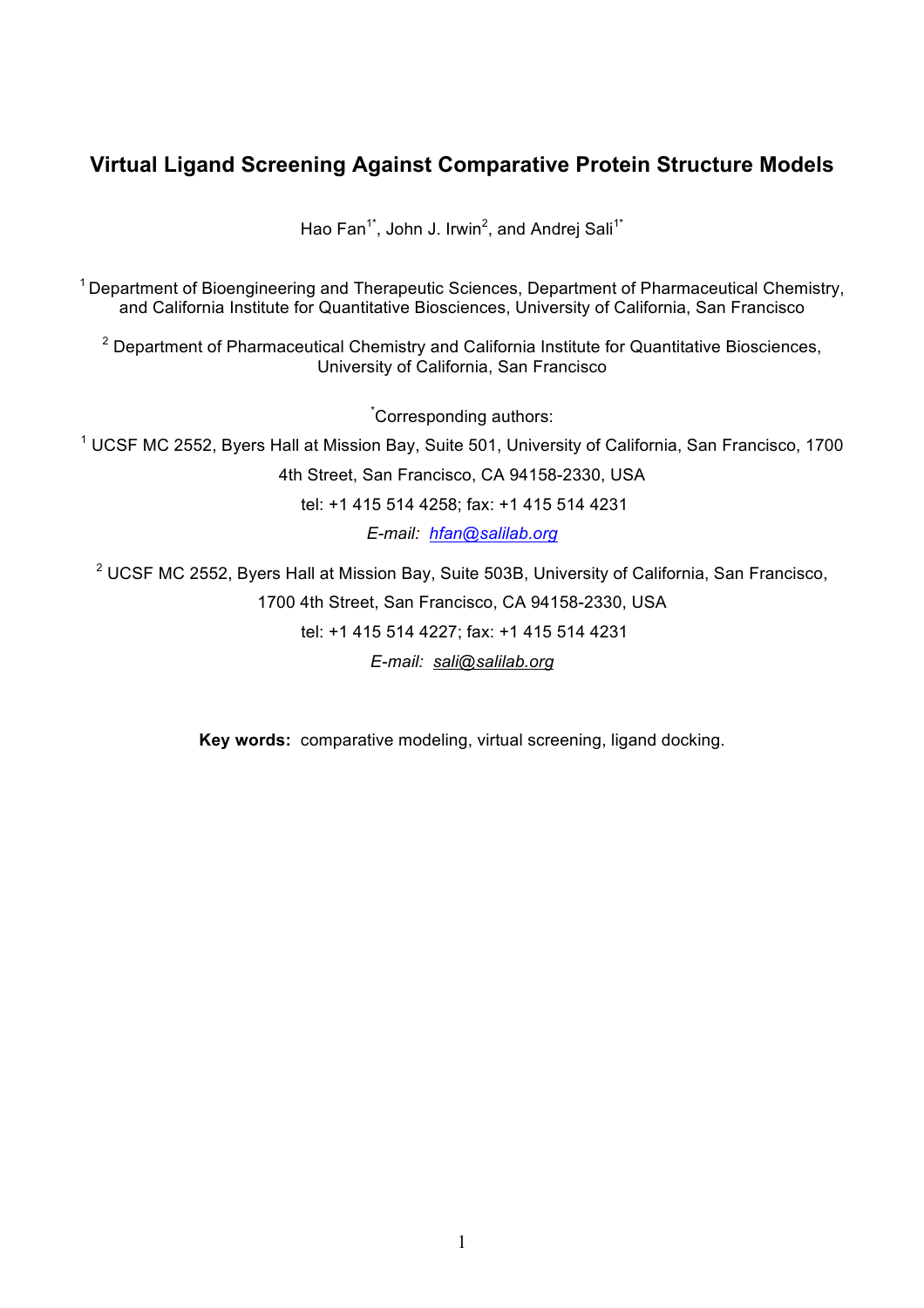# **ABSTRACT**

Virtual ligand screening uses computation to discover new ligands of a protein by screening one or more of its structural models against a database of potential ligands. Comparative protein structure modeling extends the applicability of virtual screening beyond the atomic structures determined by Xray crystallography or NMR spectroscopy. Here, we describe an integrated modeling and docking protocol, combining comparative modeling by MODELLER and virtual ligand screening by DOCK.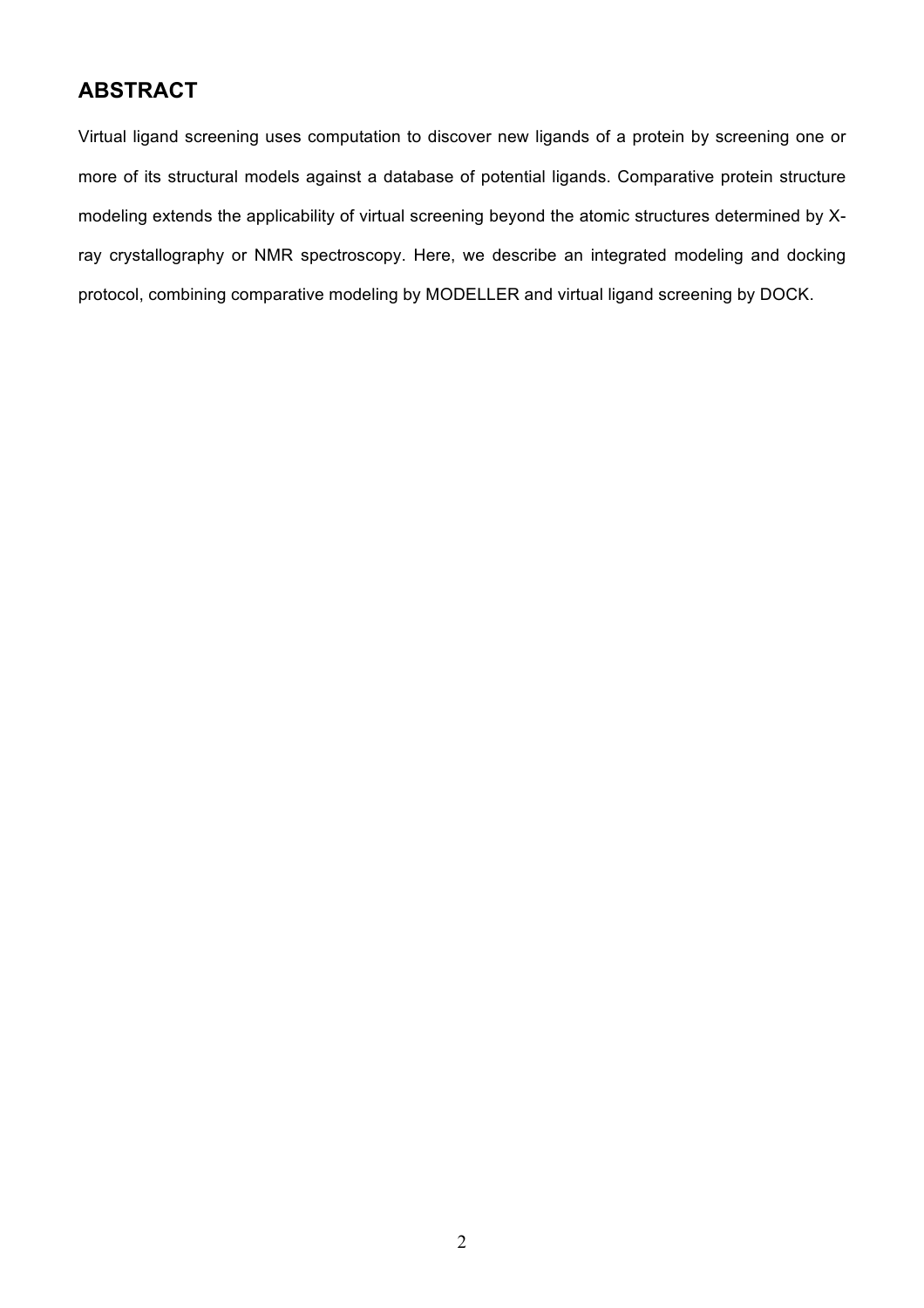## **1. Introduction**

Structure-based methods have been widely used in the design and discovery of protein ligands **(***1-4***)**. Given the structure of a binding site on a receptor protein, its ligands can be predicted among a large library of small molecules by virtual screening **(***1, 5-11***)**: Each library molecule is docked into the binding site, then scored and ranked by a scoring function. High-ranking molecules can be selected for testing in the laboratory. Virtual screening methods can significantly reduce the number of compounds to be tested, thus increasing the efficiency of ligand discovery **(***12-16***)**.

Many protein structures are relatively flexible, and can adopt different conformations when binding to different ligands. Docking a ligand to a protein structure with current methods is most likely to be successful when the shape of the binding site resembles that found in the protein-ligand complex. Therefore, the protein structure for docking is best determined in complex with a ligand that is similar to the ligand being docked, by X-ray crystallography or NMR spectroscopy. Induced fit and differences between protein conformations bound to different ligands limit the utility of the unbound (apo) structure and even complex (holo) structures obtained for dissimilar ligands. The problem of the protein conformational heterogeneity is especially difficult to surmount in virtual screening, which involves docking of many different ligands, each one of which may in principle bind to a different protein conformation **(***17***)**.

An even greater challenge is that many interesting receptors have no experimentally determined structures at all, especially in the early phases of ligand discovery. During the last seven years, the number of experimentally determined protein structures deposited in the Protein Data Bank (PDB) increased from 23,096 to 67,421 (November 2010) **(***18***)**. In contrast, over the same period, the number of sequences in the Universal Protein Resource (UniProt) increased from 1.2 million to 12.8 million **(***19***)**. This rapidly growing gap between the sequence and structure databases can be bridged by protein structure prediction **(***20***)**, including comparative modeling, threading, and *de novo* methods. Comparative protein structure modeling constructs a three-dimensional model of a given target protein sequence based on its similarity to one or more known structures (templates). Despite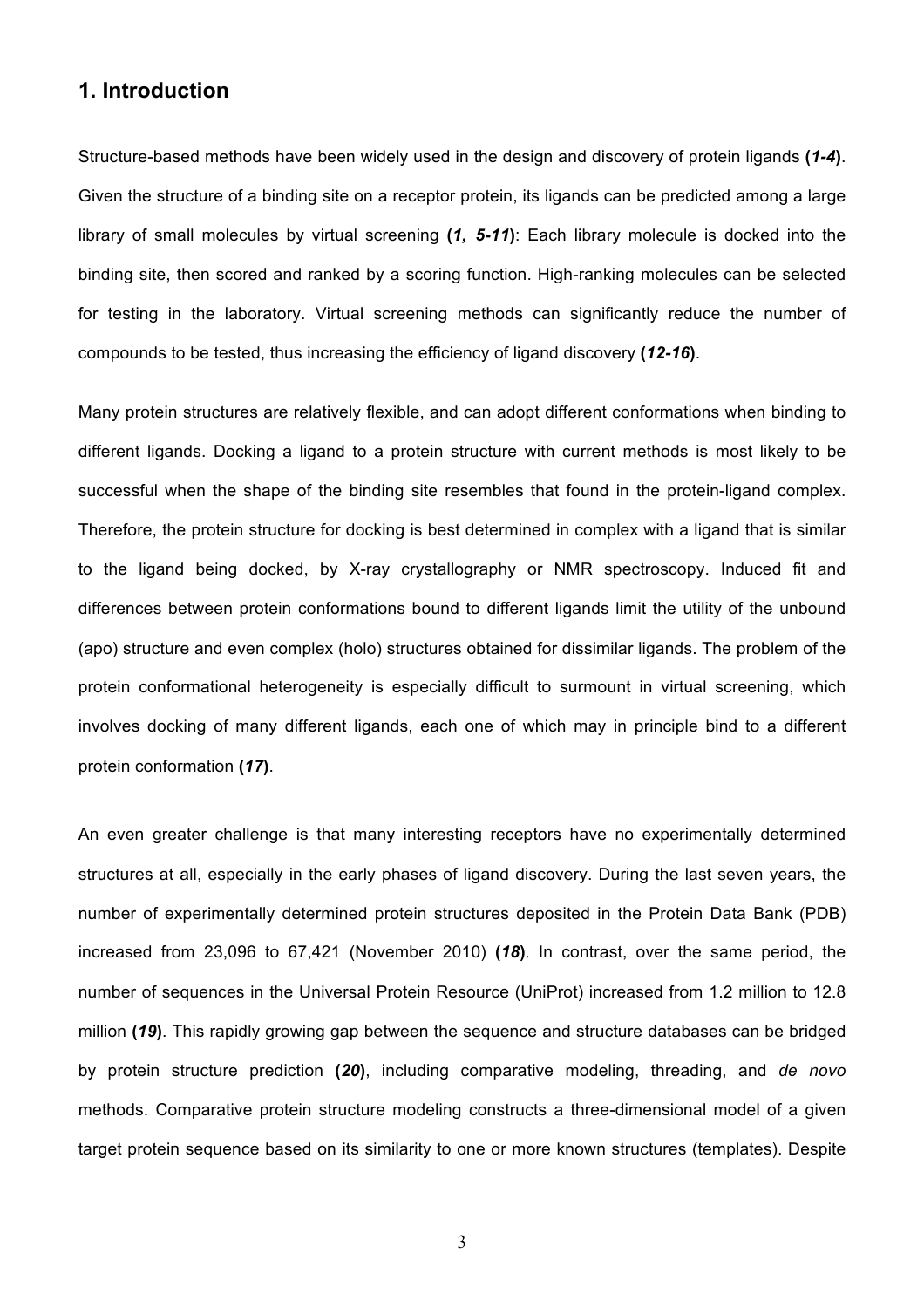progress in *de novo* prediction **(***21, 22***)**, comparative modeling remains the most reliable method that can sometimes predict the structure of a protein with accuracy comparable to a low-resolution, experimentally determined structure **(***23***)**.

Comparative modeling benefits from structural genomics **(***24***)**. In particular, the Protein Structure Initiative (PSI) aims to determine representative atomic structures of most major protein families by Xray crystallography or NMR spectroscopy, so that most of the remaining protein sequences can be characterized by comparative modeling (http://www.nigms.nih.gov/Initiatives/PSI/) **(***25, 26***)**. Currently, the fraction of sequences in a genome for whose domains comparative models can be obtained varies from approximately 20% to 75%, increasing the number of structurally characterized protein sequences by two orders of magnitude relative to the entries in the PDB **(***27***)**. Therefore, comparative models in principle greatly extend the applicability of virtual screening, compared to using only the experimentally determined structures **(***28***)**.

Comparative models have in fact been used in virtual screening to detect novel ligands for many protein targets,(*28*) including G-protein coupled receptors (GPCR) **(***29-41***)**, protein kinases **(***42-45***)**, nuclear hormone receptors, and a number of different enzymes **(***14, 15, 46-57***)**. The relative utility of comparative models *versus* experimentally determined structures has been assessed **(***17, 29, 42, 43, 58-60***)**. Although the X-ray structure of a ligand-bound target often provides the highest enrichment for known ligands, comparative models yield better enrichment than random selection and sometimes performs comparably to the holo X-ray structure. Recently, we assessed our automated modeling and docking pipeline **(***17***)** based on MODELLER **(***61***)** for comparative modeling and DOCK **(***62, 63***)** for virtual screening. We demonstrated that when multiple target models are calculated, each one based on a different template, the "consensus" enrichment for multiple models is better or comparable to the enrichment for the apo and holo X-ray structures in 70% and 47% cases, respectively; the consensus enrichment is calculated by combining the docking results of multiple structures — for each docked compound, the best docking score across all structures was used for ranking the compound — thus, the ranking relied on optimizing the protein conformation as well as protein-ligand complementarity. Another similar criterion for ligand ranking was also described **(***64***)**.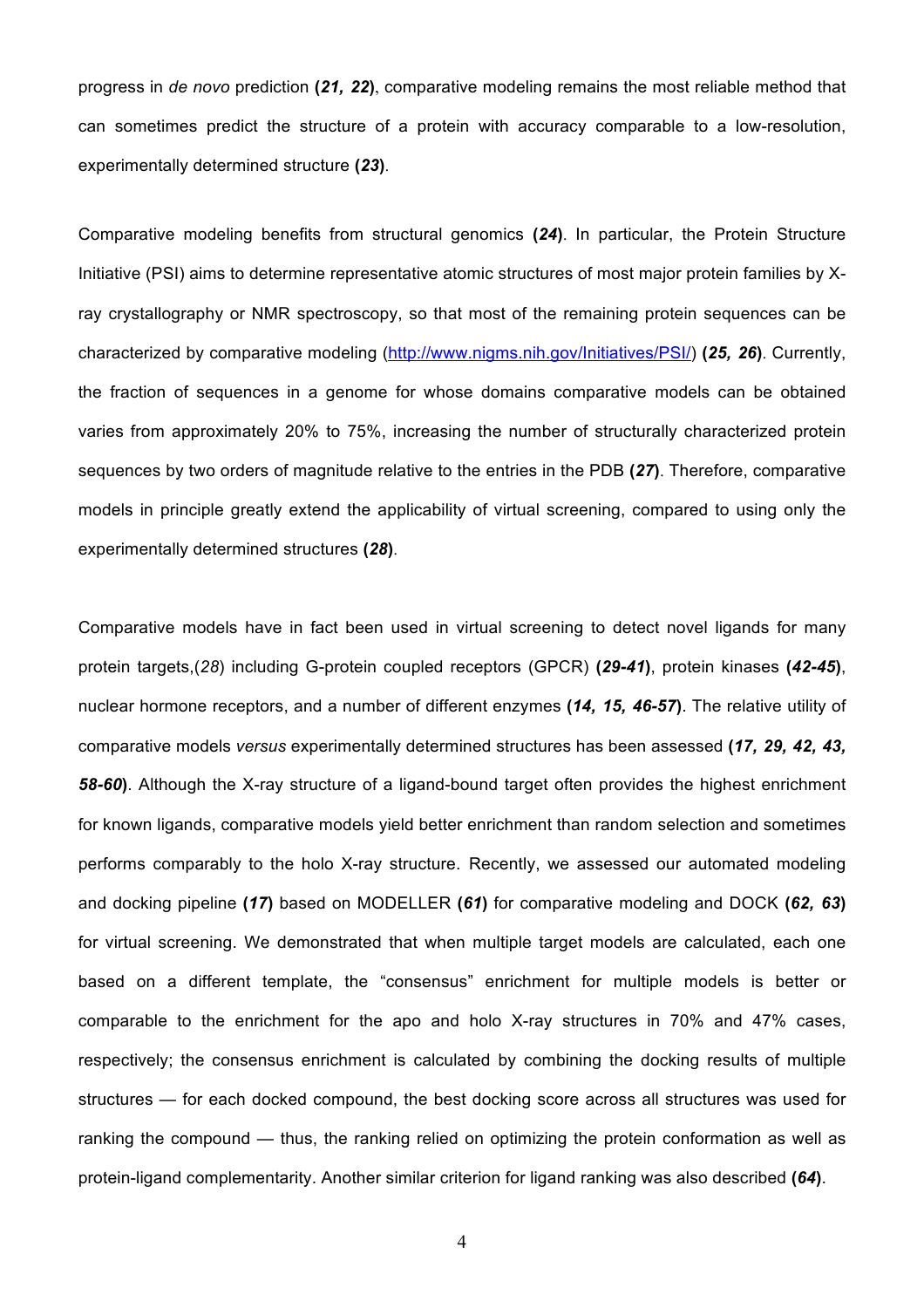The modeling and docking protocol is carried out in 7 sequential steps (Figure 1). Steps 1-4 correspond to comparative modeling: (1) template search finds known structures (templates) related to the sequence to be modeled (target), (2) target-template alignment aligns the target sequence with the templates, (3) model construction computes multiple target models based on the input alignment, (4) model selection identifies the best-scoring model. Steps 5-7 correspond to virtual screening: (5) binding site preparation involves creating input files for generating spheres and scoring grids used in docking, (6) database screening docks database molecules into the binding site, and (7) database prioritization scores and ranks the docking poses of the database molecules. Comparative modeling is carried out by program MODELLER that implements comparative modeling by satisfaction of spatial restraints derived from the target-template alignment, atomic statistical potentials, and the CHARMM molecular mechanics force field **(***61***)**. The spatial restraints are combined into an objective function that is optimized by a combination of conjugate gradients and molecular dynamics with simulated annealing; this model-building procedure is formally similar to structure determination by NMR spectroscopy. Virtual screening is performed by the DOCK suite of programs **(***63, 65, 66***)**. DOCK uses a negative image of the receptor — spheres that fill the receptor site — to describe the space into which docked molecules should fit. Docking poses are generated by matching the atoms of a small molecule with the centers of the spheres. The generated poses are evaluated using a gridbased approach in which interactions between the docked molecules and the receptor are precomputed at each grid point.

## **2. Materials**

#### **2.1. Software for Comparative Modeling**

2.1.1. The MODELLER 9v8 program can be downloaded from http://salilab.org/modeller/ .

2.1.2. A typical operation in MODELLER consists of (1) preparing an input Python script, (2) ensuring that all required files (*eg*, files specifying sequences, structures, alignments) exist, (3) executing the input script by typing 'mod9v8 input-script-name', and (4) analyzing the output and log files. A tutorial for the use of MODELLER 9v4 or newer is available at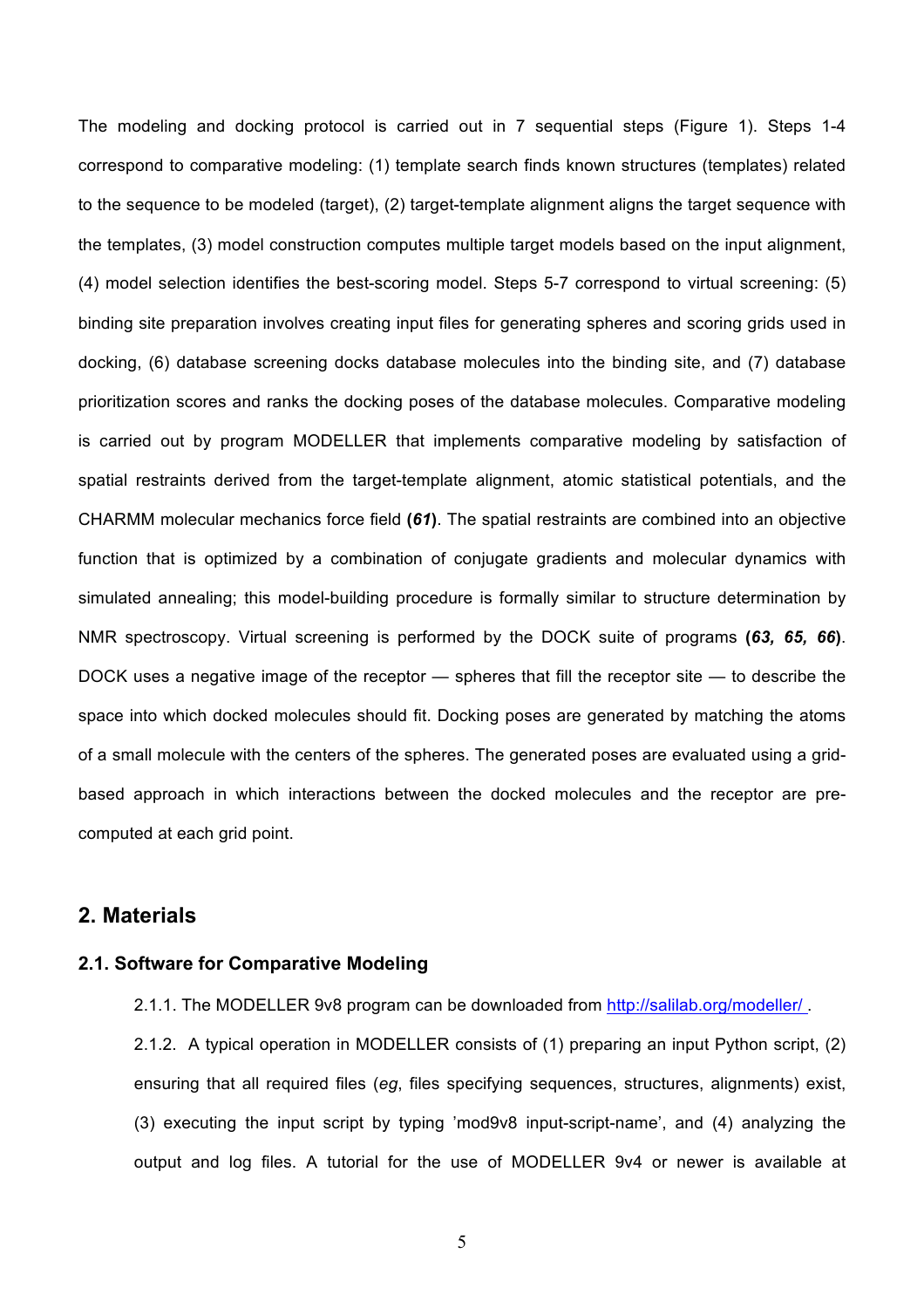http://salilab.org/modeller/tutorial/.

### **2.2. Database for Comparative Modeling**

2.2.1. Sequence database (UniProt90) contains all sequences from UniProt (clustered at 90% to remove redundancy), and can be downloaded from http://salilab.org/modeller/supplemental.html.

2.2.2. Template sequence database (pdball) contains the sequence for each protein structure in PDB, and can be downloaded from http://salilab.org/modeller/supplemental.html.

#### **2.3. Software for Virtual Screening**

2.3.1. DOCK 3.5.54 **(***62, 63***)** is available under the UCSF DOCK license http://dock.compbio.ucsf.edu/Online\_Licensing/dock\_license\_application.html (**Note 4.1**). Documentation for DOCK 3.5 is provided at http://wiki.bkslab.org/index.php/Image:Dock3\_5refman.pdf.

2.3.2. Third party applications. DMS is a program that calculates the solvent-accessible molecular surface of the protein binding site **(***67***)**, and can be downloaded at http://www.cgl.ucsf.edu/Overview/ftp/dms.shar. SYBYL is a commercial molecular modeling program that can build and manipulate molecules.(*68*) In our study, SYBYL is used to add hydrogen atoms to polar atoms in a protein receptor (in the PDB format) that contains only non-hydrogen atoms; it can be downloaded from http://tripos.com/index.php?family=modules,General.DownloadPortal,Home. Delphi is a program that computes numerical solutions of the Poisson-Boltzmann equation for molecules of arbitrary shape and charge distribution **(***69***)**; a request for access to this program can be made at http://luna.bioc.columbia.edu/honiglab/software/cgi-bin/software.pl?input=DelPhi.

### **2.4. Docking Database of Small Molecules**

2.4.1. The Directory of Universal Decoys (DUD) is a docking database designed to help test docking algorithms by providing challenging decoys **(***70***)**. DUD contains a total of 2,950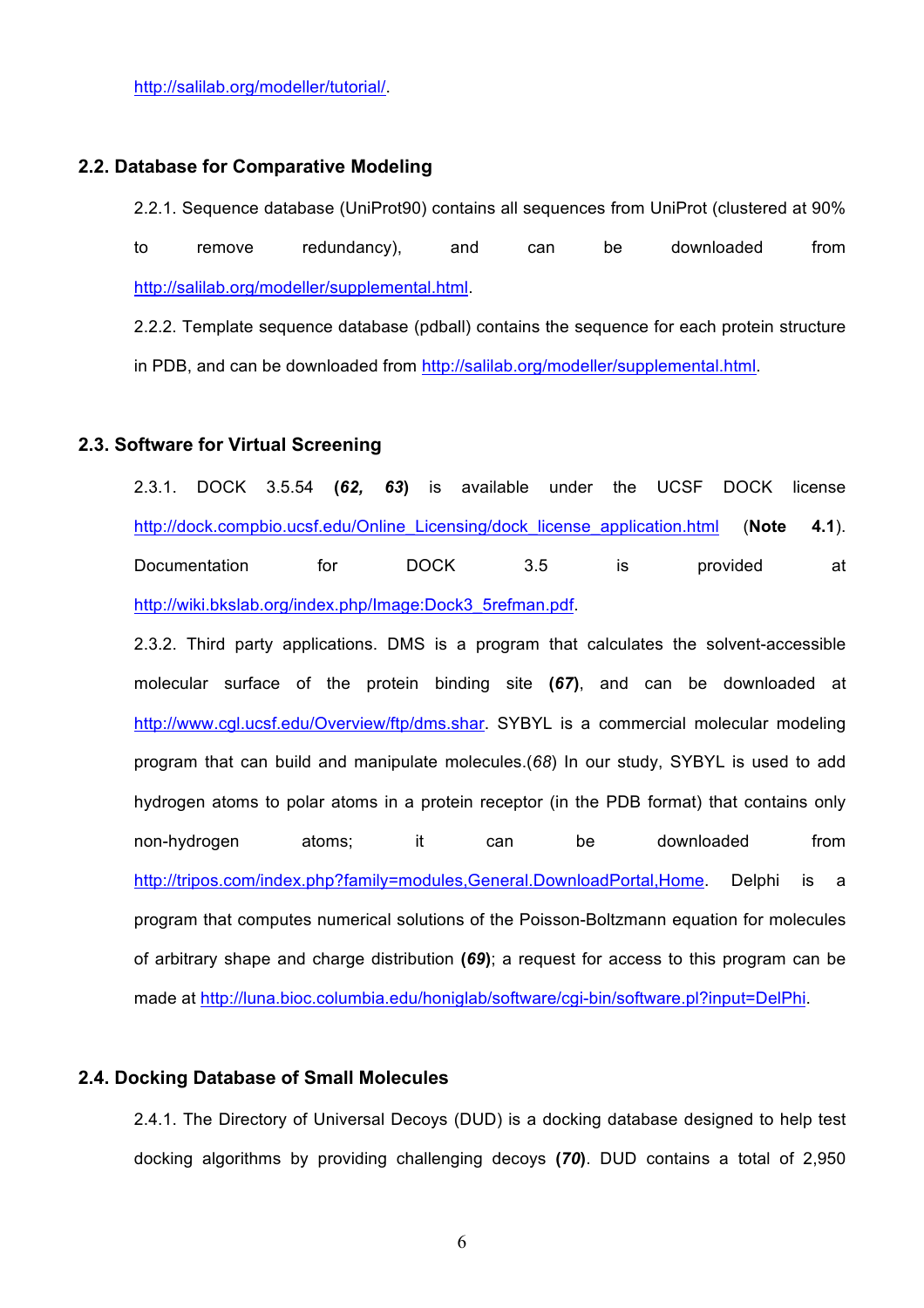compounds that bind to a total of 40 targets; in addition, for each ligand, it also contains 36 "decoys" with similar physical properties (*eg*, molecular weight, calculated LogP) but dissimilar chemical topology. DUD can be downloaded from http://dud.docking.org/r2/.

## **3. Method**

The automated modeling and docking pipeline will be illustrated with one example taken from our benchmark study **(***17***)**, adenosine deaminase (ADA, EC 3.5.4.4). ADA is a metalloenzyme in whose binding pocket one catalytic zinc ion is coordinated by three histidine residues and one aspartic acid residue **(***71, 72***)**. The bovine ADA has been co-crystalized with a non-nucleoside inhibitor (PDB code 1NDW). The DUD database was screened against comparative models and the ligand-bound (holo) crystal structure of the bovine ADA, to compare the utility of comparative models and holo crystal structures for virtual screening.

#### **3.1. Comparative Modeling of Protein Structures**

3.1.1. *Template search.* First, a file with the bovine ADA sequence in the MODELLER "PIR" format is prepared (Figure 2; **Note 4.2**). Then the ADA sequence is scanned against all sequences in the PDB (stored in file "pdball") to identify suitable templates, with the MODELLER "profile.build" routine (Figure 3; **Note 4.3**). In this example, one holo structure (PDB code 1UIO) **(***73***)** with 85% sequence identity to the target and one apo structure (PDB code 2AMX) **(***74***)** with 27% sequence identity are selected as templates (**Note 4.4**), to be used independently for calculating two models of ADA.

3.1.2. *Target-template alignment.* For each target-template pair (*ie*, ADA-1UIO and ADA-2AMX), the target and template sequences are scanned against all sequences in UniProt90 independently with the "profile.build" routine, resulting in the target profile and the template profile, respectively. Next, the target profile is aligned against the template profile with the "profile.scan" routine (a sample script is given at http://salilab.org/modeller/examples/commands/ppscan.py). The resulting alignment is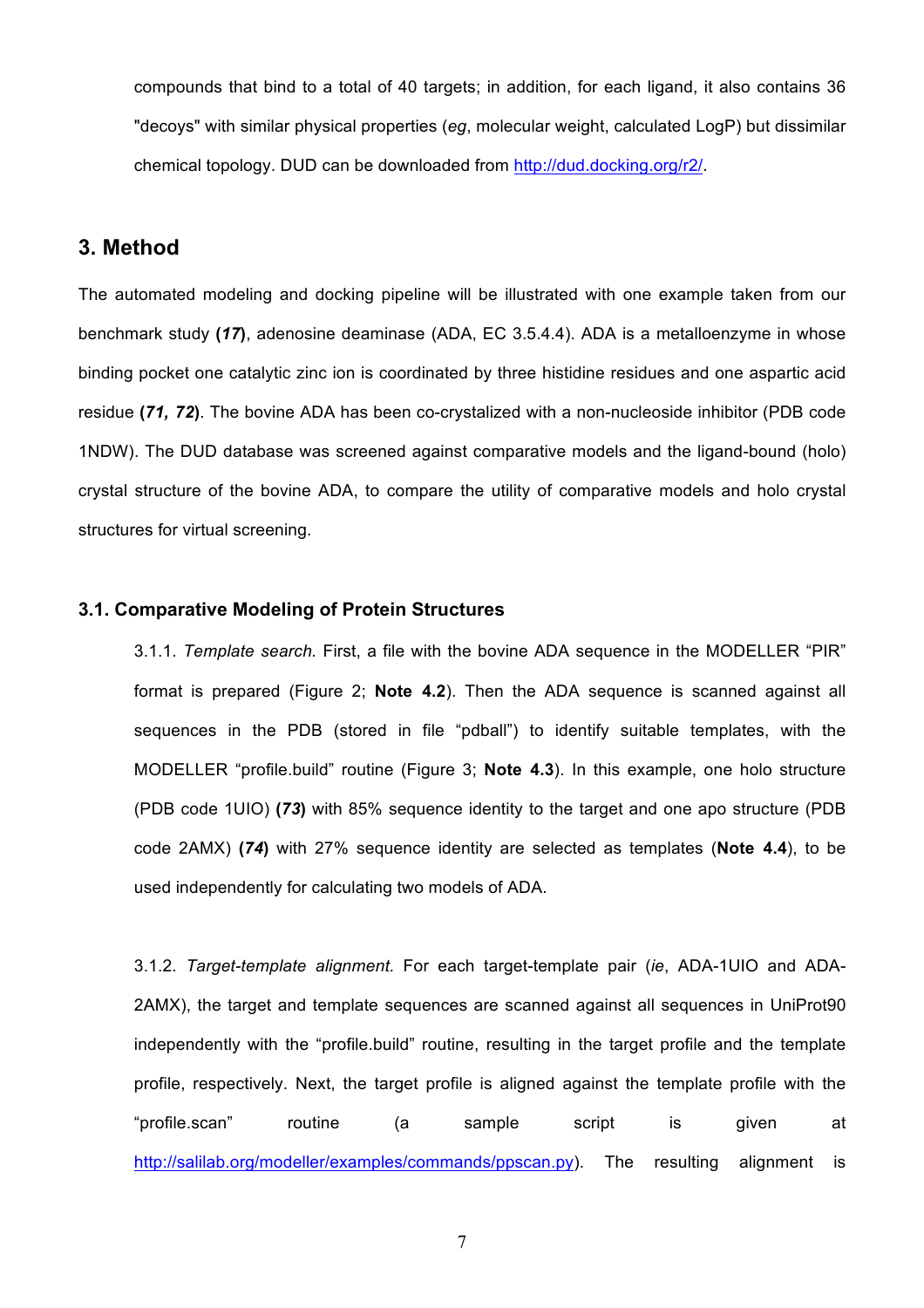presented in Figure 4, for the 2AMX template (**Note 4.5**; the ADA-1UIO alignment is not shown).

3.1.3 *Model construction.* Once the target-template alignment is generated, MODELLER calculates 500 models of the target completely automatically, using its "automodel" routine (Figure 5; **Note 4.6**). The best model (defined in 3.1.4. *Model selection*) is then subjected to a refinement of binding site loops (**Note 4.7**) with the "loopmodel" routine (Figure 6). All three binding site loops were optimized simultaneously, resulting in 2500 conformations of ADA (**Note 4.8**).

3.1.4. *Model selection*. When multiple models are calculated for the target based on a single template (by "automodel", and "loopmodel", if there are binding site loops), it is practical to select the model or a subset of models that are judged to be most suitable for subsequent docking calculations (**Note 4.9**). In this example, for each template, we select the model with optimized loops that has the lowest value of the MODELLER objective function (adaloop.BL16340001.pdb for 2AMX), which is reported in the second line of the model file (**Note 4.10**). The most suitable model can also be selected by the Discrete Optimized Protein Energy (DOPE) **(***75***)**, which is calculated using the "assess\_dope" routine (**Note 4.11**).

#### **3.2. Virtual Screening Against Comparative Models**

As described in the previous section, a single comparative model of bovine ADA is selected from models calculated based on the 2AMX template. Another model is selected from models based on the 1UIO template. The DUD database is then screened against each of the two models independently. We will only describe the docking to the ADA model based on 2AMX.

#### 3.2.1. *Binding site preparation.*

*Prepare input files for the automated docking pipeline.* The file containing the ADA model based on 2AMX is renamed to "rec.pdb", followed by (1) removing all lines that do not contain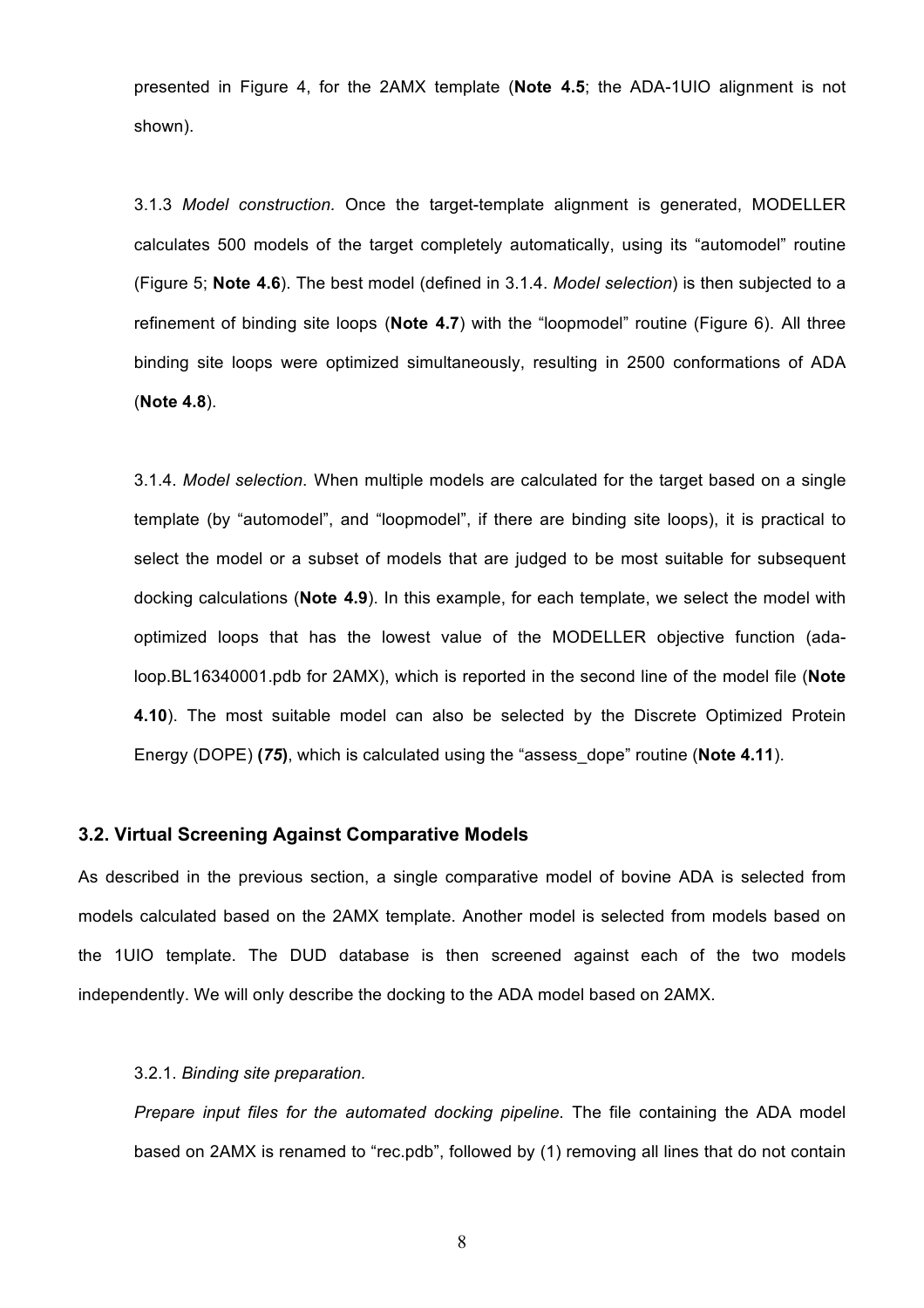coordinates of non-hydrogen atoms; (2) replacing "HETATM" in the line containing the coordinates of the zinc ion by "ATOM"; and (3) removing all chain identifiers (**Note 4.12**). Next, the file "xtal-lig.pdb" is created, containing the binding site specification in the same format as that of "rec.pdb". In this example, the ligand observed in the holo crystal structure of the target is given in "xtal-lig.pdb"; this ligand is transferred into the model by superposing the crystal structure on the model using the binding site residues (**Note 4.13**).

*Automated spheres and scoring grids generation.* First, the environment variable "DOCK\_BASE" is defined to be the "dockenv" directory of the DOCK 3.5.54 installation. Second, file "Makefile" from "dockenv/scripts/" is copied to the current working directory, which also contains the "rec.pdb" and "xtal-lig.pdb" files. Third, file ".useligsph" is generated. Finally, command "make" is executed to generate the spheres and scoring grids (**Note 4.14**).

3.2.2. *Database screening.* The DUD database contains 2950 annotated ligands and 95,316 decoys for 40 diverse targets **(***70***)**; the DUD database is stored in 801 DOCK 3.5 hierarchy database files (DUD 2006 version) **(***63***)**. 801 sub-directories corresponding to the 801 hierarchy database files are created. In each sub-directory, two files are required for docking. One is file "INDOCK" that contains the input parameters for DOCK 3.5.54 (Figure 7) (**Note 4.15**). Another file, "split\_database\_index", contains the location and name of the corresponding database file. In file "INDOCK", "split\_database\_index" is given as the value for the parameter with the keyword "ligand atom file". Docking is performed by running the DOCK executable "dockenv/bin/Linux/dock" in each sub-directory. Two output files are produced: (1) the compressed file "test.eel1.gz" contains the docking poses of database molecules in the extended PDB format and (2) the compressed file "OUTDOCK.gz" contains the docking scores for the database molecules as well as the input file names and parameter values.

#### 3.2.3. *Database prioritization.*

First, the conformations of database molecules are filtered for steric complementarity using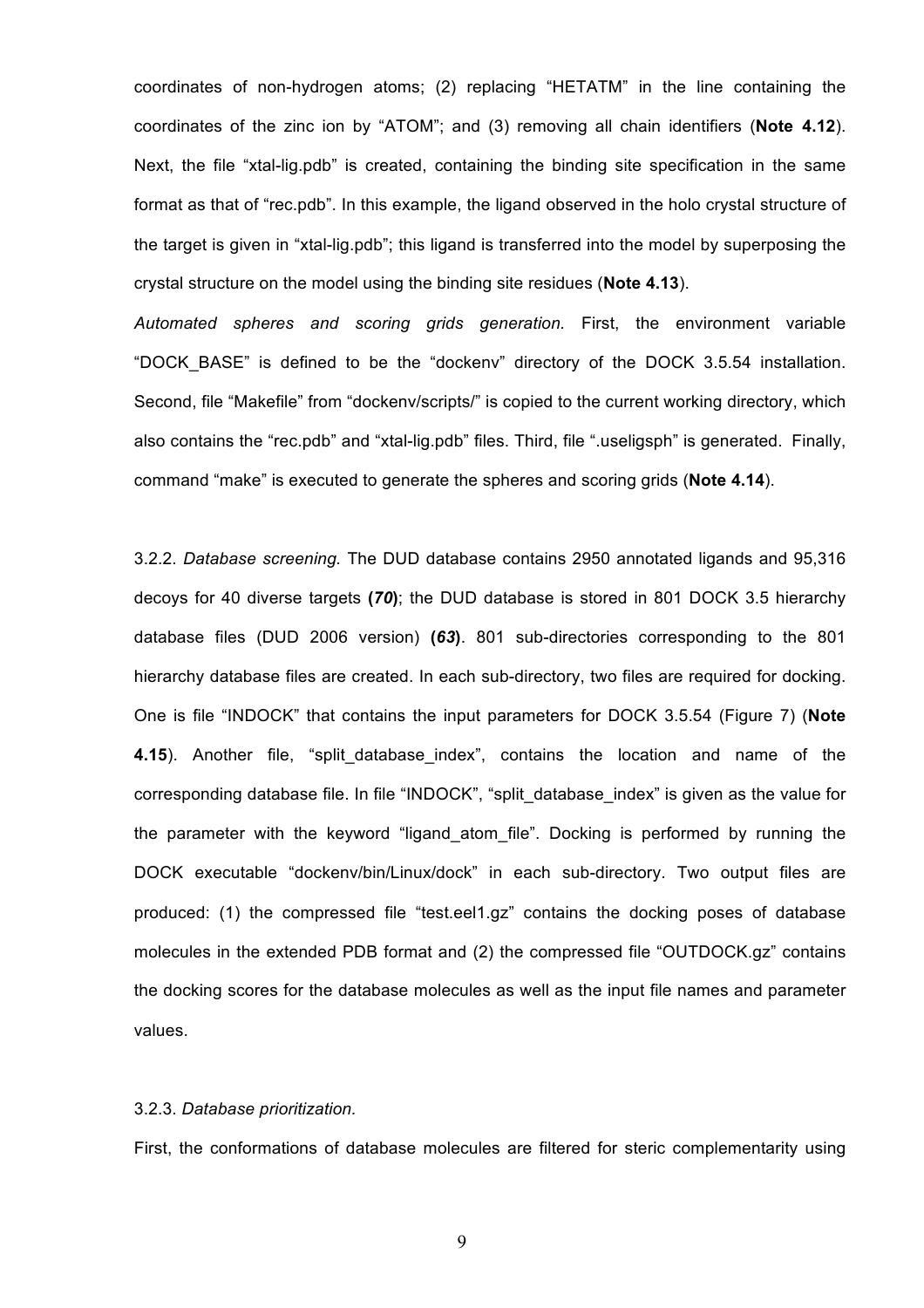the DOCK contact score. The conformations that do not clash with the receptor are then scored by the DOCK energy function (the DOCK contact score is not included):

$$
E_{\text{score}} = E_{\text{vdW}} + E_{\text{elec}} + \Delta G_{\text{desolv}}^{\text{lig}} \tag{1}
$$

where  $E_{\text{vddV}}$  is the van der Waals component of the receptor-ligand interaction energy based on the AMBER united-atom force field,  $E_{\text{elec}}$  is the electrostatic potential calculated by DelPhi, and  $\Delta G_{\it desolv}^{\it lig}$  is the ligand desolvation penalty computed by solvmap, as described in Section 3.2.2. For each ligand conformation, the total energy and all the individual energy terms are written out to file "OUTDOCK" (Figure 8; **Note 4.16**). The single conformation with the best total energy is saved in file "test.eel1" as the docking pose of the database molecule. The docking pose of one ADA ligand – 1-deazaadenosine (PubChem ID: 159738, ZINC ID: C03814313) – is shown in Figure 11B. After the virtual screening, the best total energy of each database molecule and the corresponding molecule ID are extracted from the "OUTDOCK" files in all sub-directories. The molecules in the docking database are ranked by their total energies. The top 500 ranked molecules are then inspected visually. Molecules forming favorable interactions with the receptor (*eg*, a docking pose is similar to the binding mode found in crystal structures of proteins in the same family) can be chosen for subsequent experimental testing.

In this benchmark example, we can quantify the accuracy of modeling and docking by computing the enrichment for the known ADA ligands among the top scoring ligands:

$$
EF_{\text{subset}} = \frac{(\text{ligand}_{\text{selected}} / N_{\text{subset}})}{(\text{ligand}_{\text{total}} / N_{\text{total}})}
$$
(2)

where *ligand<sub>total</sub>* is the number of known ligands in a database containing  $N_{total}$  compounds and *ligandselected* is the number of ligands found in a given subset of *Nsubset* compounds. *EFsubset* reflects the ability of virtual screening to find true positives among the decoys in the database compared to a random selection. An enrichment curve is obtained by plotting the percentage of actual ligands found (y-axis) within the top ranked subset of all database compounds (x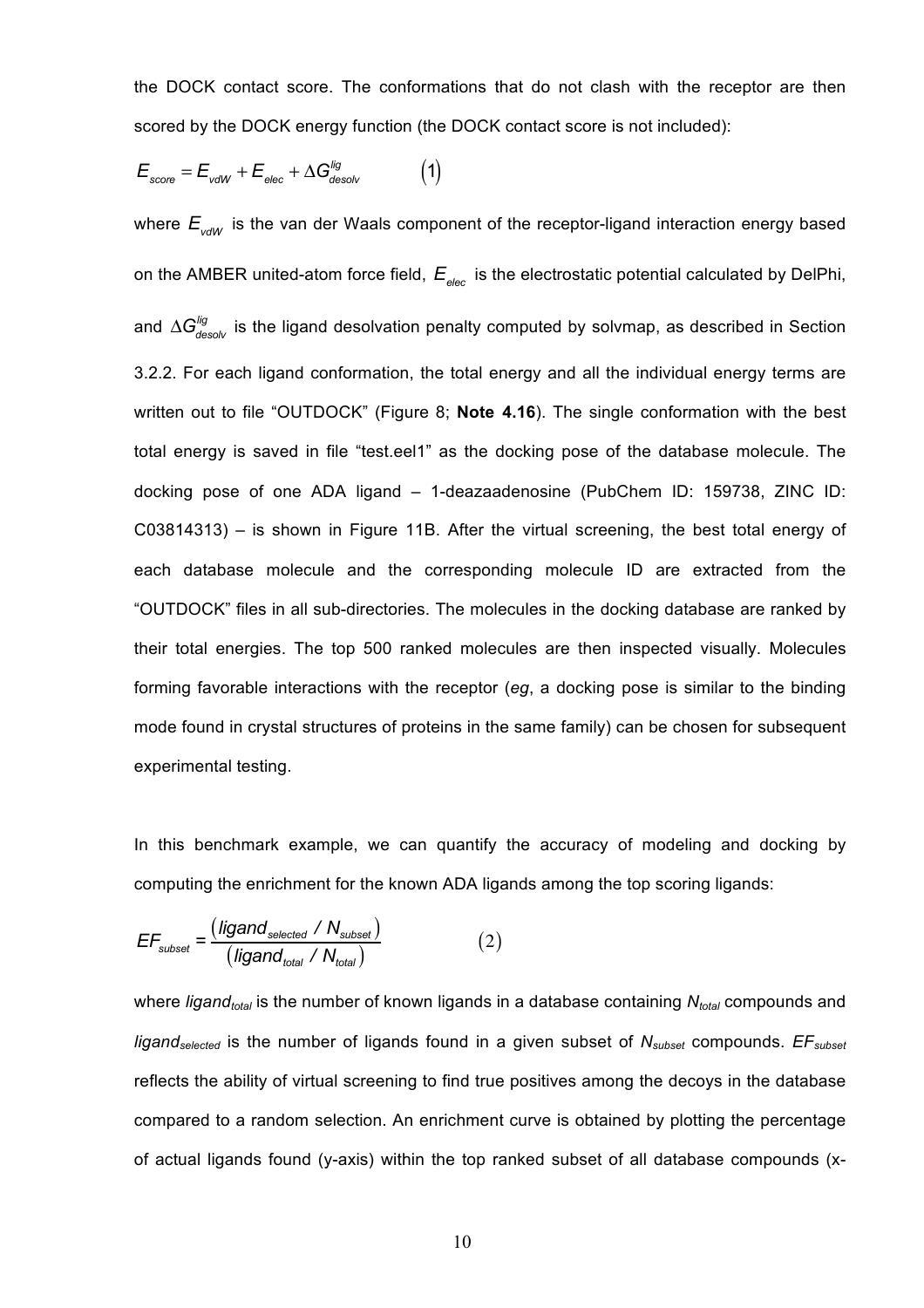axis on logarithmic scale). To measure the enrichment independently of the arbitrary value of *N<sub>subset</sub>*, we also calculated the area under the curve (logAUC) of the enrichment plot:

$$
logAUC = \frac{1}{log_{10}100 / \lambda} \sum_{\lambda}^{100} \left\{ \frac{ligand_{subset}}{ligand_{total}} \cdot \left( \lambda \cdot log_{10} \frac{N_{subset}}{N_{total}} \right) \right\}
$$
(3)

where  $\lambda$  is arbitrarily set to 0.1. A random selection (*ligand<sub>selected</sub>* / *ligand<sub>total</sub>* =  $N_{\text{subset}}/ N_{\text{total}}$ ) of compounds from the mixture of true positives and decoys yields a logAUC of 14.5. A mediocre selection that picks twice as many ligands at any *Nsubset* as a random selection has logAUC of 24.5 (*ligand<sub>selected</sub> / ligand<sub>total</sub>* = 2 \* *N<sub>subset</sub> / N<sub>total</sub>; N<sub>subset</sub> / N<sub>total</sub>* ≤ 0.5). A highly accurate enrichment that produces ten times as many ligands than the random selection has logAUC of 47.7 (*ligandselected / ligandtotal* = 10 \* *Nsubset / Ntotal*; *Nsubset / Ntotal* ≤ 0.1). In this example, the ADA model based on 2AMX yielded the logAUC of 40.3 (Figure 9). When multiple structures are available (either models or experimental structures), consensus enrichment can be calculated (Introduction).

### **4. Notes**

4.1. The DOCK 3.5.54 source distribution contains four items: the "dock", the "dockenv" and the "test" directories, as well as the "README" file. The DOCK source code and executable are in the "dock" directory. Scripts used in the automated docking pipeline are in the "dockenv" directory. The binary executable "dock" in "dockenv/bin/Linux/" is used in the docking calculations.

4.2. The target protein sometimes contains modified residues, such as carboxylated lysine (KCX) and selenomethionine (MSE). These modified residues need to be replaced by standard residues with similar physical and chemical properties (*eg*, KCX by glutamic acid and MSE by methionine).

#### 4.3. *MODELLER script for template search*

The environ routine initializes the environment for the modeling run, by creating a new environment object, called env. Almost all MODELLER scripts require this step, because the new environment object is needed to build most other useful objects.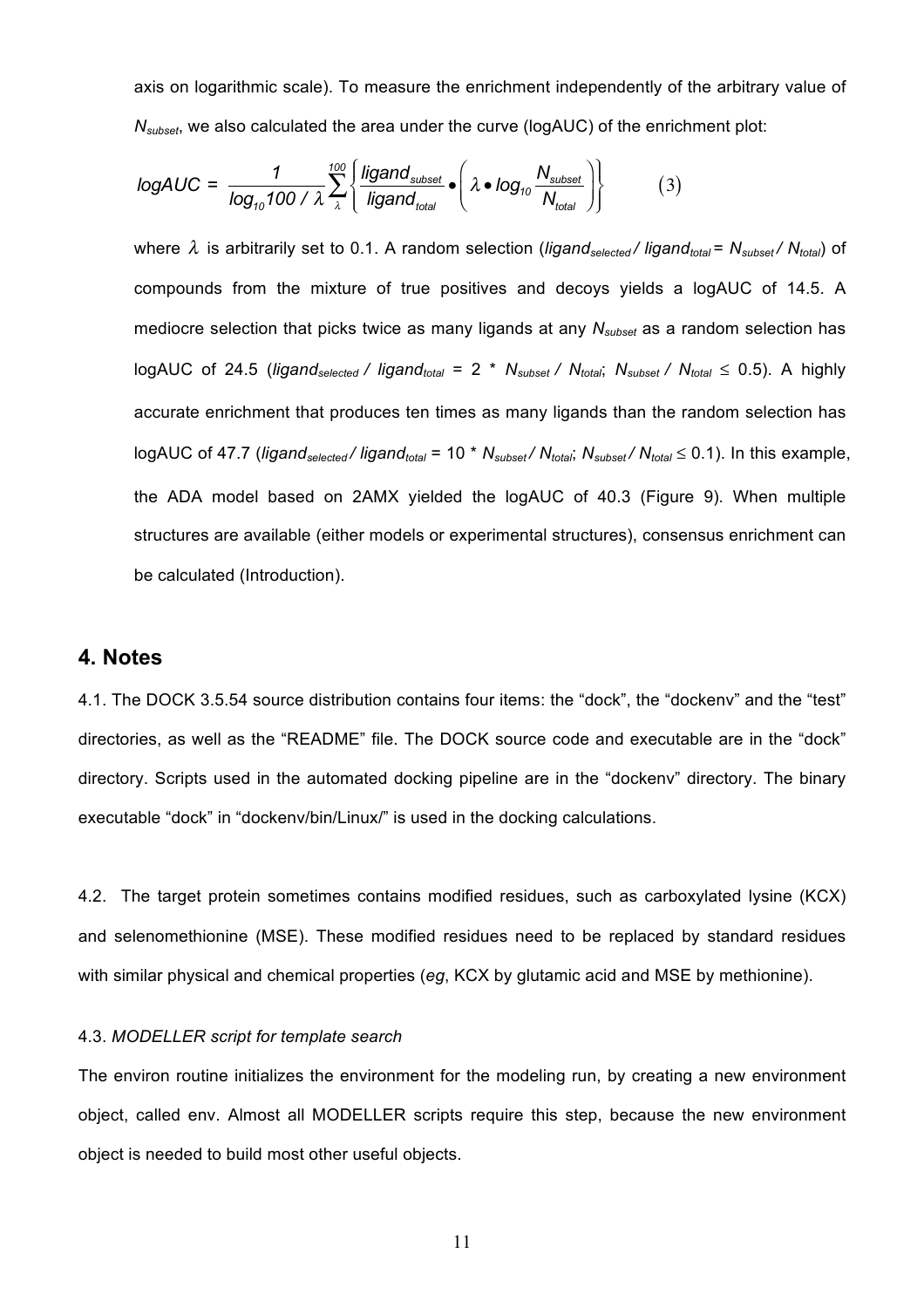The sequence db routine creates a sequence database object sdb that is used to contain large databases of protein sequences.

The sdb.read and sdb.write routines read and write a database of sequences, respectively, in the PIR, FASTA, or BINARY format.

The second call to the sdb.read routine reads the binary format file for faster execution.

The alignment(env) routine creates a new "alignment" object (aln). The aln.append routine reads the target sequence ADA from the file ada.ali, and converts it to a profile object (prf).

The prf.build routine scans the target profile (prf) against the sequence database (sdb). Matching sequences from the database are added to the profile.

4.4. In general, a sequence identity value above ∼25% indicates a potential template, unless the alignment is too short (*ie*, *<* 100 residues). A better measure of the alignment significance is the *E*value of the alignment (the lower *E*-value, the better; a conservative cut-off is 0.001). Besides the sequence similarity, template structures can also be chosen on the basis of other criteria, such as the accuracy of the structures (*eg*, resolution of X-ray structures), conservation of active-site residues, and presence of bound ligands.

4.5. Different alignment methods vary in terms of the scoring function that is being optimized. When the target-template sequence identity is above 30-40%, different methods tend to produce very similar alignments. When similarity decreases, different methods tend to produce widely varying alignments. An accurate alignment is indicated when different methods, such as MUSCLE **(***76***)**, CLUSTALW **(***77***)** and T-coffee **(***78***)**, produce similar alignments.

#### 4.6. *Model building with the "automodel" routine*

In the input script build model.py (Figure 5), an automodel object is first created, specifying the alignment file ("align.ali"), the target (ADA), and the template (2AMX). The models are calculated by the "make" routine. 500 models for ADA are written out in the PDB format to files called ADA.B9990[0001-0500].pdb.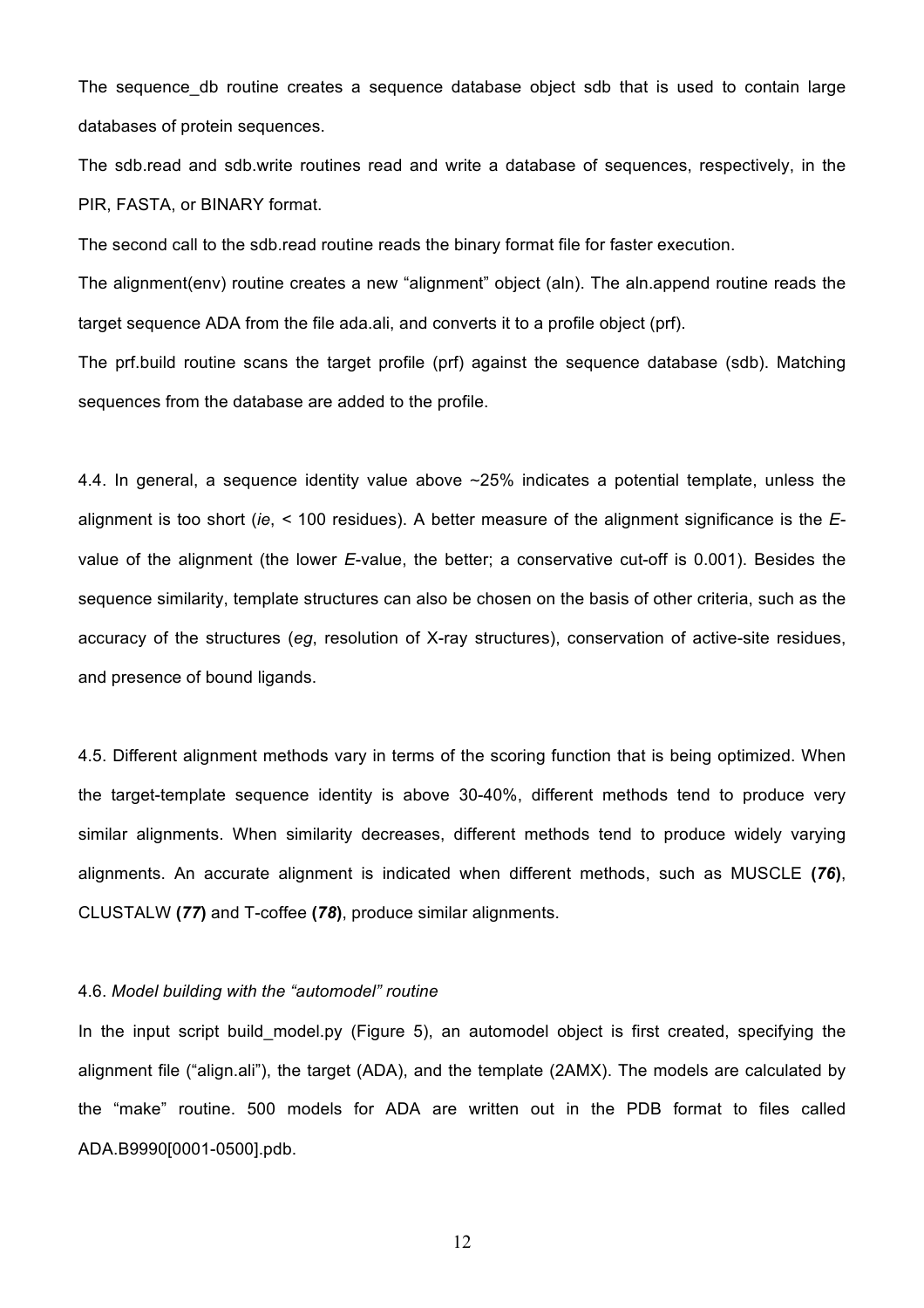Ligands, ions, and cofactors in the template structures are copied to the target models and treated as rigid bodies, using the "BLK" functionality of MODELLER.

Models are computed by optimizing the MODELLER objective function in the Cartesian space. The optimization begins by the variable target function approach, deploying the conjugate gradients method, followed by a refinement by molecular dynamics with simulated annealing. The default optimization protocol can be adjusted (a sample script is given at http://salilab.org/modeller/examples/automodel/model-changeopt.py).

4.7. The binding site loops are defined as those binding site residues in the vicinity of the binding site that were not aligned to the template structure. The binding site residues may be chosen based on the prior experimental information (*eg*, mutagenesis data) and/or sequence conservation within a family of homologous proteins. In this study, binding site residues are defined as the residues with more than one non-hydrogen atom within 10 Å of any ligand atom in the target structure. Thus, three insertions in the ADA-2AMX alignment are defined as binding site loops (neighboring residues within 2 positions of each insertions are also included) (Figure 4).

4.8. *Loop optimization with the "loopmodel" routine.* In the input script "loop\_model.py" (Figure 6), the best-scoring model generated by "automodel" (ADA.B99990047.pdb) is used as the starting conformation, thus defining the loop environment. Loop regions defined by the "select loop atoms" routine are randomized, followed by optimization with a combination of conjugate gradients and molecular dynamics with simulated annealing. 2500 models are written out in the PDB format to files called ada-loop.BL[0001-2500]0001.pdb. Calculating multiple loop models allows for better conformational sampling of the unaligned regions. Typically, for a single 8-residue loop, 50–500 independent optimizations are recommended **(***79***)**.

4.9. Most proteins are flexible, often adopting different conformations when binding to different ligands. Besides the single best model, it might be helpful to select several sub-optimal models that are structurally diverse (*eg*, selecting the best model from each conformational cluster of models). When no target ligand is known, the docking database can be screened against each of these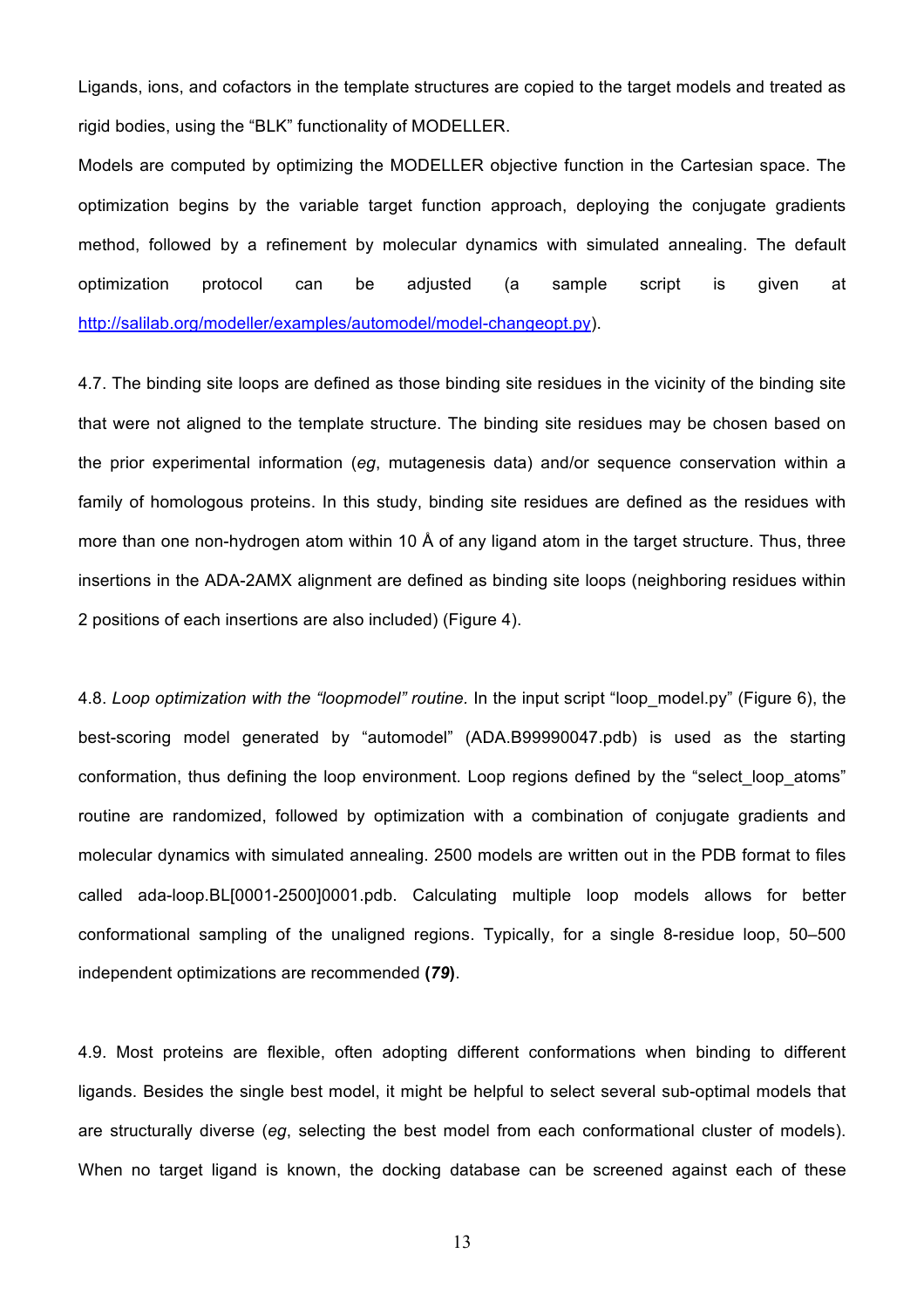representative models independently, followed by combining the screening results. However, when some target ligands are already known, the best single model could be selected based on its ability to rank these known ligands most highly in virtual screening.

4.10. The MODELLER objective function is a measure of how well the model satisfies the input spatial restraints. Lower values of the objective function indicate a better fit with the restraints. Models (of the same sequence) can only be ranked by the same objective function, consisting of the same restraints, usually derived from the same alignment.

4.11. The Discrete Optimized Protein Energy (DOPE) is an atomic distance-dependent statistical potential based on a physical reference state that accounts for the finite size and spherical shape of proteins **(***75***)**. By default, the DOPE score is not included in the model building routine, and thus can be used as an independent assessment of the accuracy of the output models. DOPE considers the positions of all non-hydrogen atoms, with lower scores corresponding to models that are predicted to be more accurate. A sample script for generating a DOPE score is given at http://salilab.org/modeller/examples/assessment/assess\_dope.py.

4.12. All lines in "rec.pdb" should start with "ATOM". If the receptor contains a cofactor that has not been defined in the DOCK force field, a dictionary of parameters needs to be provided for the cofactor. "Structural" water molecules in the receptor should be renamed as "TIP".

4.13. The binding site can be specified either using a modeled ligand or residues surrounding the binding pocket. In the latter case, at least 3 binding site residues should be defined in the file "xtallig.pdb"; the center of mass of these residues defines the center of the binding pocket.

4.14. 11 tasks are accomplished by "make" (Figure 10). (1) Copies of file "filt.params" (the input file for program FILT) as well as the "sph" and "grids" directories (containing input files and parameter files for sphere and scoring grids generation, respectively) are copied from directory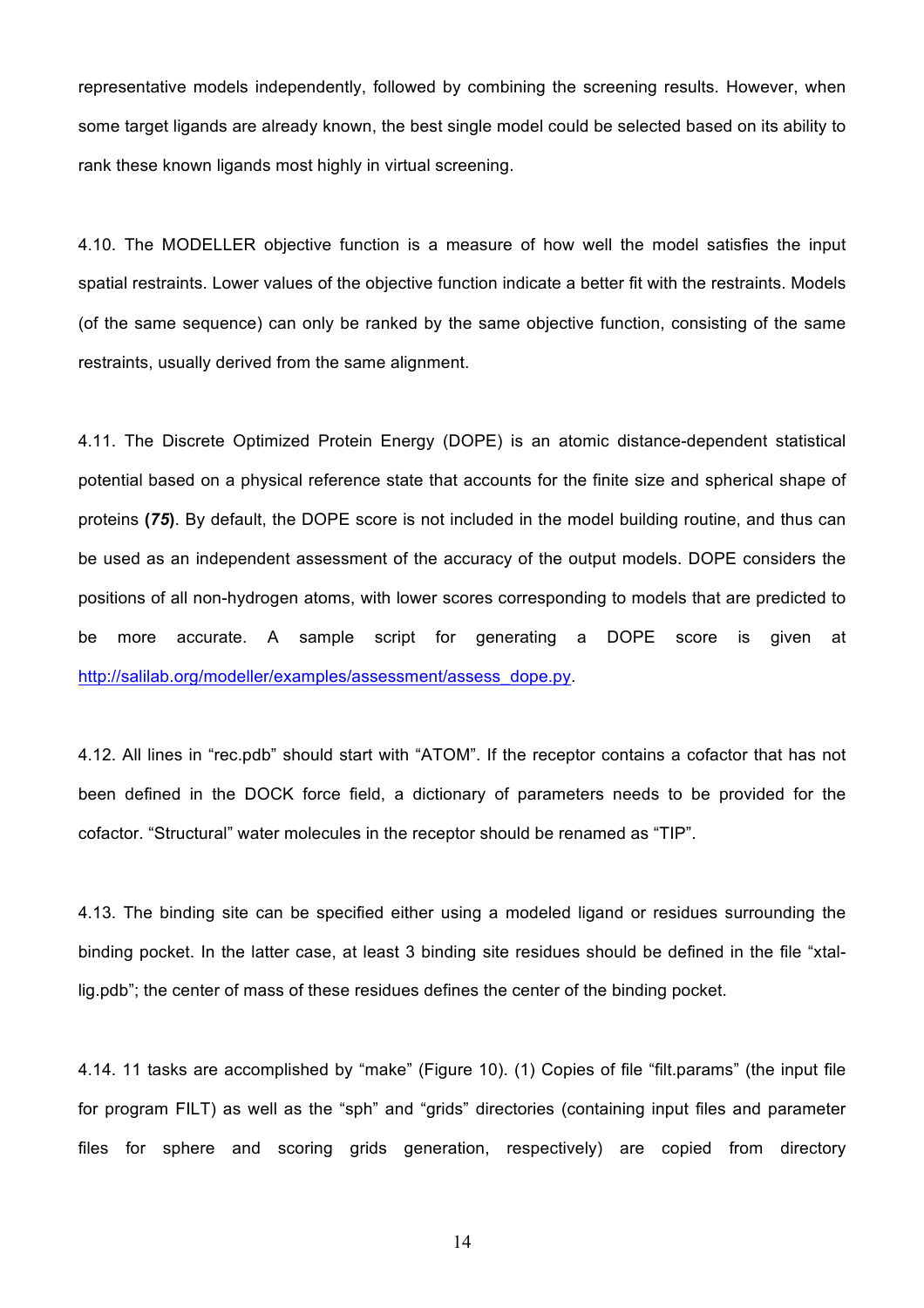"dockenv/scripts/". (2) Program FILT located in "dockenv/bin/Linux" is used to identify binding site residues that are within 10 Å of any atom in the file "xtal-lig.pdb". The result is stored in file "rec.site". (3) Given the receptor coordinates in "rec.pdb" and the binding site definition in "rec.site", the solventaccessible molecular surface of the receptor binding site is calculated by the program DMS. The result is written in the file "rec.ms". (4) The program SYBYL is used to add hydrogens on polar atoms to the receptor. The atomic coordinates of the protonated receptor are written to the file "grids/rec.crg". All lines that do not contain atomic coordinates are removed manually; all lines in "rec.crg" should start with "ATOM". (5) The program pdbtosph in "dockenv/bin/Linux" is used to derive spheres from atom positions in "xtal-lig.pdb". The ligand-based spheres are stored in the file "sph/match.sph". (6) Spheres in contact with the binding site surface are generated by the script "rec.ms" relying on the program sphgen **(***80***)** in "dockenv/bin/Linux". These receptor-based spheres are stored in the file "sph/sph". (7) Two perl scripts "makespheres1.pl" and "makespheres2.pl" in "dockenv/scripts" are used to generate spheres for the binding site electrostatic potential calculation with DelPhi (DelPhi spheres, named as "match1.sph") and the spheres required for orienting database molecules in the binding site (matching spheres, named "match2.sph"), respectively. For both scripts, the ligand-based spheres "match.sph", receptor-based spheres "sph", and the protonated receptor "rec.crg" need to be provided as input files. DelPhi spheres occupy a greater volume than the matching spheres (Figure 11A). Spheres that are exposed to bulk water should be removed by hand. (8) The perl script "makebox.pl" in "dockenv/scripts" is used to determine the location and dimensions of the region in which the scoring grids will be calculated. This region should enclose the volume that the ligands are likely to occupy (described by "match2.sph"). The resulting rectangular box is written out in the file "grids/box". (9) The contact score is a summation of the number of non-hydrogen atom contacts between a database molecule and the receptor (a contact is any intermolecular distance smaller than 4.5 Å), providing an assessment of shape complementarity. The program distmap **(***66***)** in "dockenv/bin/Linux" produces the grids for contact scoring. Three files are required for distmap, including the input file "INDIST", the protonated receptor "rec.crg", and the volume of the grids "box". The contact grid is produced in the file "grids/distmap" by running the command "distmap". (10) The DOCK's force field score is the van der Waals interaction energy. The parameters are taken from the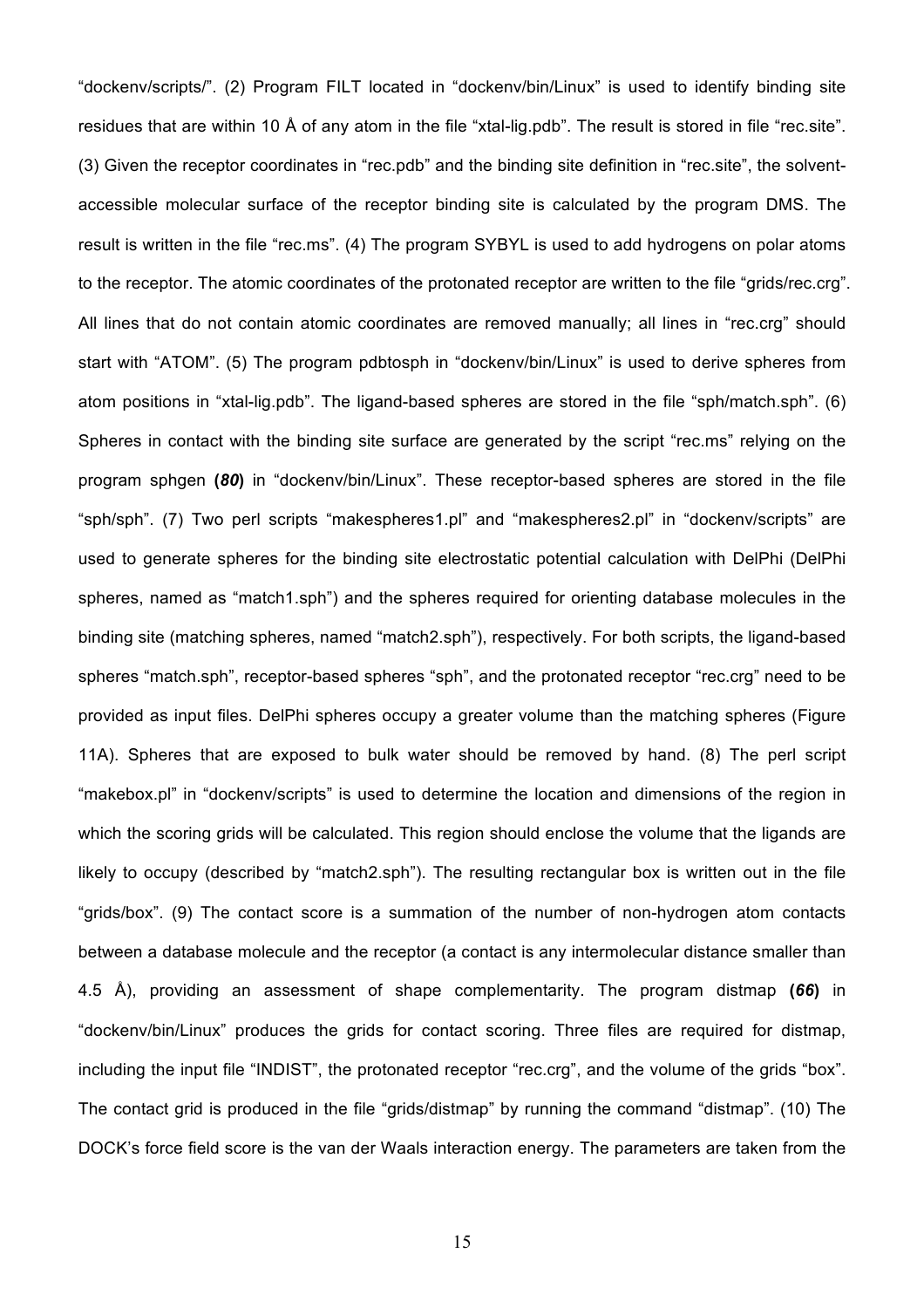AMBER united-atom force field **(***81***)**. The program chemgrid **(***66***)** in "dockenv/bin/Linux" produces the grids for force field scoring. The force field grid is written into the file "grids/chem.vdw" by running the command "chemgrid". All receptor residues and atoms need to be defined in the parameter files "grids/prot.table.ambcrg.ambH" and "grids/vdw.parms.amb.mindock", respectively. (11) The electrostatic potential grid is generated by DelPhi *(69)*. The receptor coordinates in "rec.crg" and the Delphi spheres in "match1.sph" are combined into the file "grids/rec+sph.crg". The DelPhi map is calculated using a relative dielectric constant of 2 for the volume defined by the receptor atoms and the spheres in the binding site, and a relative dielectric constant of 78 for the external solvent environment. The DelPhi grid is written to the file "grids/rec+sph.phi" by running the command "./delphi.com > delphi.log" in the "grids' directory. All receptor residues and atoms need to be defined in the parameter file "grids/amb.crg.oxt". (12) The solvent occlusion grid is calculated by the program solvmap, for subsequent calculation of the ligand desolvation penalty *(82)*. Three files are required for solvmap, including the input file "INSOLV", the protonated receptor "rec.crg", and the volume of the grids "box". The solvent occlusion grid is written into the file "grids/solvmap" by running the command "solvmap". The grid file "grids/solvmap" should not contain any blank lines.

4.15. Several examples of file "INDOCK" are provided in the directory "dockenv/scripts/calibrate/". A detailed description of the parameters used in INDOCK can be found in the manual of DOCK 3.5. Here, we describe several parameters that are often modified to achieve an optimal docking performance (Figure 7). The parameter "mode" should be specified as "search". In the "search" mode, DOCK generates positions and orientations for each molecule in the database (virtual screening). The parameter "receptor sphere file" specifies the file that contains the matching spheres for ligand orientation in the binding site. Matching spheres can be manually scaled or relocated to achieve satisfying sampling in the desired region (*eg*, catalytic residues suggested by experiments). During docking, sets of atoms from database molecules match sets of matching spheres, if all the internal distances match within a tolerance value in Ångstroms specified by the parameter "distance tolerance" (65). The choice of the tolerance value depends on the reliability of the matching sphere sizes and positions, which in turn is determined by the accuracy of the binding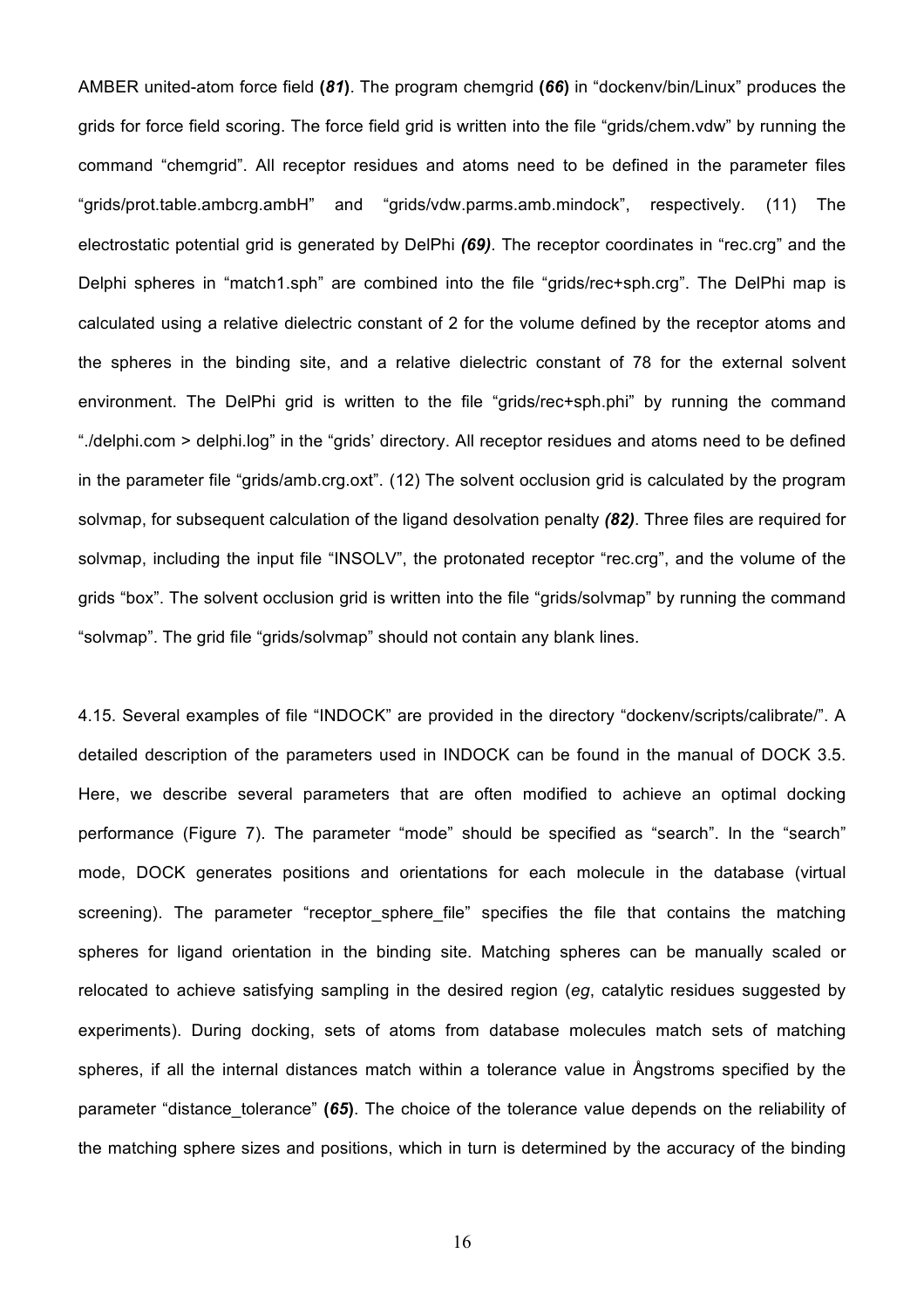site conformation. We suggest a tolerance value of 1.5 Å when docking to comparative models. The sampling of the ligand positions and orientations is controlled by four parameters, including "ligand\_binsize", "ligand\_overlap", "receptor\_binsize", and "receptor\_overlap" **(***65***)**. "ligand\_binsize" and "receptor binsize" define the width of the bins containing ligand atoms and matching spheres, respectively. "ligand overlap" and "receptor overlap" define the overlap between the bins of ligand atoms and matching spheres, respectively. The increase of either the width of bins or the overlap between bins will result in more atoms/spheres in each bin. As a consequence, a greater number of matches will be found. Extensive sampling is achieved by setting the bin size for both ligand and receptor to 0.4 Å, and the overlap to 0.3 Å.

4.16. As shown in Figure 8, for each conformation of a database molecule, two lines are written out in the file "OUTDOCK". The scoring results are written in the second line starting with the letter "E", followed by the molecule identifier, contact score, electrostatic score, van der Waals score, polar solvation correction, apolar solvation correction, and total energy. The total energy is a sum of contact score, electrostatic score, van der Waals score, polar solvation correction, and apolar solvation correction.

### **Acknowledgement**

This article is partially based on the MODELLER manual, the DOCK 3.5 manual, and the "DISI" wiki pages (http://wiki.bkslab.org). We also acknowledge funds from Sandler Family Supporting Foundation and National Institutes of Health (R01 GM54762 to AS; R01 GM71896 to BKS and JJI; P01 GM71790 and U54 GM71790 to AS and BKS). We are also grateful to Ron Conway, Mike Homer, Hewlett-Packard, IBM, NetApp, and Intel for hardware gifts.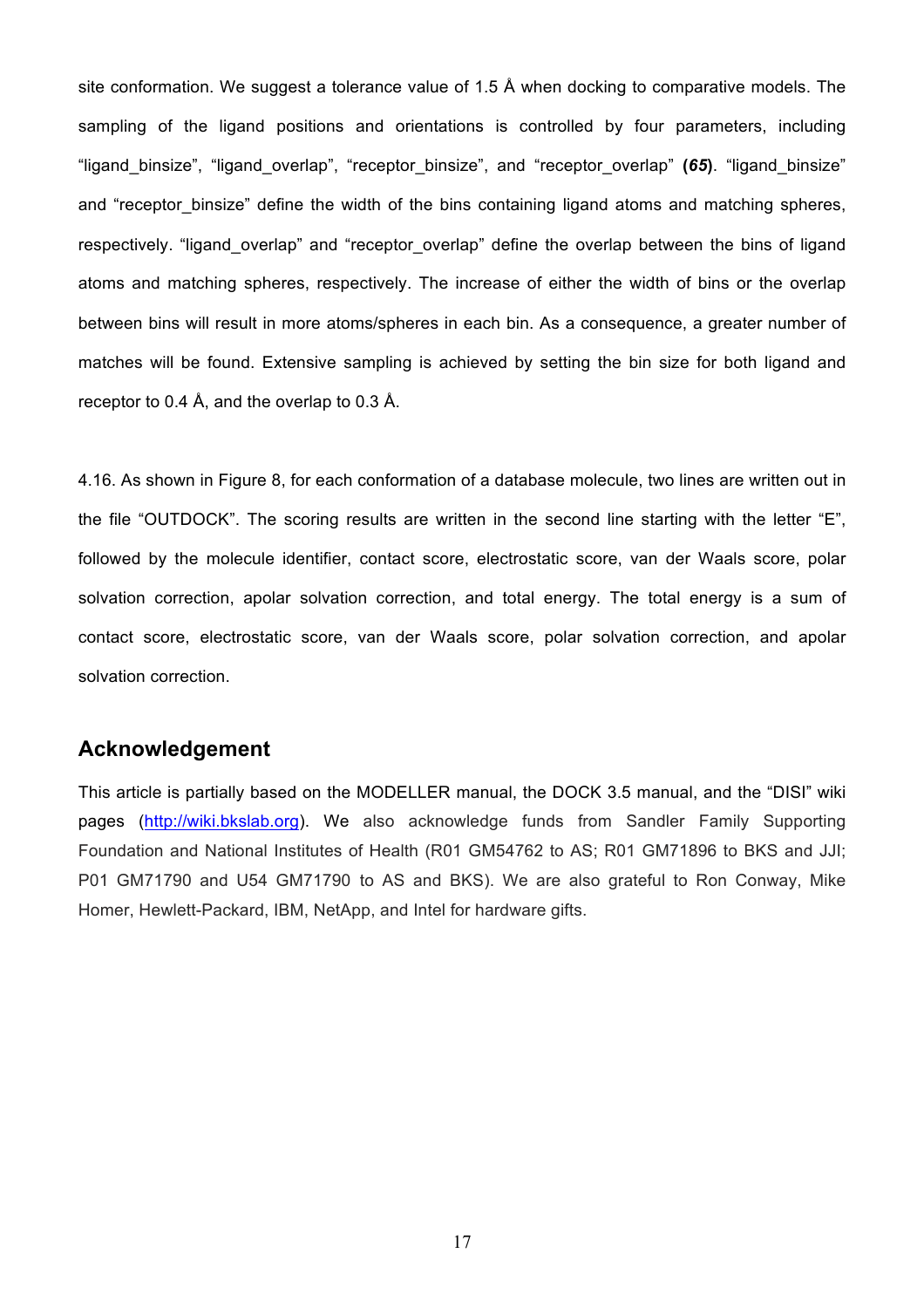# **References**

- 1. Kuntz, I. D. (1992) Structure-Based Strategies for Drug Design and Discovery, *Science 257*, 1078-1082.
- 2. Klebe, G. (2000) Recent developments in structure-based drug design, *J. Mol. Med. 78*, 269- 281.
- 3. Dailey, M. M., Hait, C., Holt, P. A., Maguire, J. M., Meier, J. B., Miller, M. C., Petraccone, L., and Trent, J. O. (2009) Structure-based drug design: From nucleic acid to membrane protein targets, *Exp. Mol. Pathol. 86*, 141-150.
- 4. Ealick, S. E., and Armstrong, S. R. (1993) Pharmacologically relevant proteins, *Curr. Opin. Struct. Biol. 3*, 861-867.
- 5. Gschwend, D. A., Good, A. C., and Kuntz, I. D. (1996) Molecular docking towards drug discovery, *J. Mol. Recognit. 9*, 175-186.
- 6. Hoffmann, D., Kramer, B., Washio, T., Steinmetzer, T., Rarey, M., and Lengauer, T. (1999) Two-stage method for protein-ligand docking, *J. Med. Chem. 42*, 4422-4433.
- 7. Stahl, M., and Rarey, M. (2001) Detailed analysis of scoring functions for virtual screening, *J. Med. Chem. 44***,** 1035-1042.
- 8. Charifson, P. S., Corkery, J. J., Murcko, M. A., and Walters, W. P. (1999) Consensus scoring: A method for obtaining improved hit rates from docking databases of three-dimensional structures into proteins, *J. Med. Chem. 42*, 5100-5109.
- 9. Abagyan, R., and Totrov, M. (2001) High-throughput docking for lead generation, *Curr. Opin. Chem. Biol. 5*, 375-382.
- 10. Klebe, G. (2006) Virtual ligand screening: strategies, perspectives and limitations, *Drug Discov. Today 11*, 580-594.
- 11. Sperandio, O., Miteva, M. A., Delfaud, F., and Villoutreix, B. O. (2006) Receptor-based computational screening of compound databases: The main docking-scoring engines, *Curr. Protein Peptide Sci. 7*, 369-393.
- 12. Hermann, J. C., Marti-Arbona, R., Fedorov, A. A., Fedorov, E., Almo, S. C., Shoichet, B. K., and Raushel, F. M. (2007) Structure-based activity prediction for an enzyme of unknown function, *Nature 448*, 775-U772.
- 13. Kolb, P., Rosenbaum, D. M., Irwin, J. J., Fung, J. J., Kobilka, B. K., and Shoichet, B. K. (2009) Structure-based discovery of beta(2)-adrenergic receptor ligands, *P Natl Acad Sci USA 106*, 6843-6848.
- 14. Song, L., Kalyanaraman, C., Fedorov, A. A., Fedorov, E. V., Glasner, M. E., Brown, S., Imker, H. J., Babbitt, P. C., Almo, S. C., Jacobson, M. P., and Gerlt, J. A. (2007) Prediction and assignment of function for a divergent N-succinyl amino acid racemase, *Nat. Chem. Biol. 3*, 486-491.
- 15. Kalyanaraman, C., Imker, H. J., Federov, A. A., Federov, E. V., Glasner, M. E., Babbitt, P. C., Almo, S. C., Gerlt, J. A., and Jacobson, M. P. (2008) Discovery of a dipeptide epimerase enzymatic function guided by homology modeling and virtual screening, *Structure 16*, 1668- 1677.
- 16. Rakus, J. F., Kalyanaraman, C., Fedorov, A. A., Fedorov, E. V., Mills-Groninger, F. P., Toro, R., Bonanno, J., Bain, K., Sauder, J. M., Burley, S. K., Almo, S. C., Jacobson, M. P., and Gerlt, J. A. (2009) Computation-Facilitated Assignment of the Function in the Enolase Superfamily: A Regiochemically Distinct Galactarate Dehydratase from Oceanobacillus iheyensis, *Biochemistry-Us 48*, 11546-11558.
- 17. Fan, H., Irwin, J. J., Webb, B. M., Klebe, G., Shoichet, B. K., and Sali, A. (2009) Molecular Docking Screens Using Comparative Models of Proteins, *J. Chem. Inf. Model. 49*, 2512-2527.
- 18. Berman, H. M., Westbrook, J., Feng, Z., Gilliland, G., Bhat, T. N., Weissig, H., Shindyalov, I. N., and Bourne, P. E. (2000) The Protein Data Bank, *Nucleic Acids Res. 28*, 235-242.
- 19. Bairoch, A., Bougueleret, L., Altairac, S., Amendolia, V., Auchincloss, A., Puy, G. A., Axelsen, K., Baratin, D., Blatter, M. C., Boeckmann, B., Bollondi, L., Boutet, E., Quintaje, S. B., Breuza, L., Bridge, A., Saux, V. B. L., deCastro, E., Ciampina, L., Coral, D., Coudert, E., Cusin, I., David, F., Delbard, G., Dornevil, D., Duek-Roggli, P., Duvaud, S., Estreicher, A., Famiglietti, L., Farriol-Mathis, N., Ferro, S., Feuermann, M., Gasteiger, E., Gateau, A., Gehant, S., Gerritsen, V., Gos, A., Gruaz-Gumowski, N., Hinz, U., Hulo, C., Hulo, N., Innocenti, A.,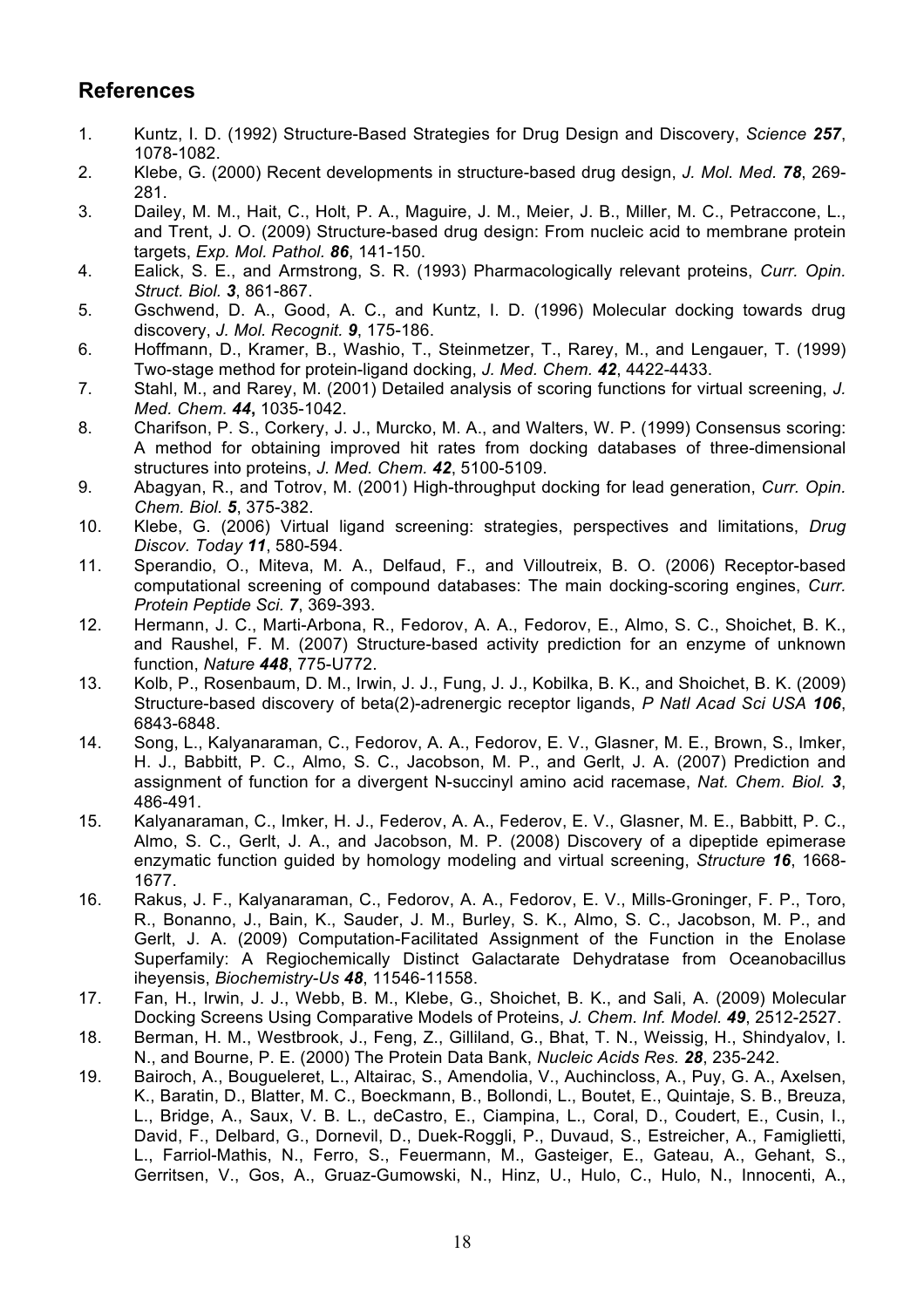James, J., Jain, E., Jimenez, S., Jungo, F., Junker, V., Keller, G., Lachaize, C., Lane-Guermonprez, L., Langendijk-Genevaux, P., Lara, V., Le Mercier, P., Lieberherr, D., Lima, T. D., Mangold, V., Martin, X., Michoud, K., Moinat, M., Morgat, A., Nicolas, M., Paesano, S., Pedruzzi, I., Perret, D., Phan, I., Pilbout, S., Pillet, V., Poux, S., Pozzato, M., Redaschi, N., Reynaud, S., Rivoire, C., Roechert, B., Sapsezian, C., Schneider, M., Sigrist, C., Sonesson, K., Staehli, S., Stutz, A., Sundaram, S., Tognolli, M., Verbregue, L., Veuthey, A. L., Vitorello, C., Yip, L., Zuletta, L. F., Apweiler, R., Alam-Faruque, Y., Barrell, D., Bower, L., Browne, P., Chan, W. M., Daugherty, L., Donate, E. S., Eberhardt, R., Fedotov, A., Foulger, R., Frigerio, G., Garavelli, J., Golin, R., Horne, A., Jacobsen, J., Kleen, M., Kersey, P., Laiho, K., Legge, D., Magrane, M., Martin, M. J., Monteiro, P., O'Donovan, C., Orchard, S., O'Rourke, J., Patient, S., Pruess, M., Sitnov, A., Whitefield, E., Wieser, D., Lin, Q., Rynbeek, M., di Martino, G., Donnelly, M., van Rensburg, P., Wu, C., Arighi, C., Arminski, L., Barker, W., Chen, Y. X., Crooks, D., Hu, Z. Z., Hua, H. K., Huang, H. Z., Kahsay, R., Mazumder, R., McGarvey, P., Natale, D., Nikolskaya, A. N., Petrova, N., Suzek, B., Vasudevan, S., Vinayaka, C. R., Yeh, L. S., Zhang, J., and Consortium, U. (2008) The Universal Protein Resource (UniProt), *Nucleic Acids Res. 36*, D190-D195.

- 20. Baker, D., and Sali, A. (2001) Protein structure prediction and structural genomics, *Science 294*, 93-96.
- 21. Baker, D. (2000) A surprising simplicity to protein folding, *Nature 405*, 39-42.
- 22. Bonneau, R., and Baker, D. (2001) Ab initio protein structure prediction: Progress and prospects, *Annu. Rev. Biophys. Biomol. Struct. 30*, 173-189.
- 23. Marti-Renom, M. A., Stuart, A. C., Fiser, A., Sanchez, R., Melo, F., and Sali, A. (2000) Comparative protein structure modeling of genes and genomes, *Annu. Rev. Biophys. Biomol. Struct. 29*, 291-325.
- 24. Sali, A. (1998) 100,000 protein structures for the biologist, *Nat. Struct. Biol. 5*, 1029-1032.
- 25. Chandonia, J. M., and Brenner, S. E. (2006) The impact of structural genomics: Expectations and outcomes, *Science 311*, 347-351.
- 26. Liu, J. F., Montelione, G. T., and Rost, B. (2007) Novel leverage of structural genomics, *Nat. Biotechnol. 25*, 850-853.
- 27. Pieper, U., Eswar, N., Webb, B., Eramian, E., Kelly, L., Barkan, D. T., Carter, H., Mankoo, P., Karchin, R., Marti-Renom, M. A., Davis, F. P., Sali., A., and Sanchez, R. (2009) MODBASE, a database of annotated comparative protein structure models, and ssociated resources, *Nucleic Acids Res. 37, D347-354.*
- 28. Jacobson, M., and Sali, A. (2004) Comparative protein structure modeling and its applications to drug discovery, *Annu. Rep. Med. Chem. 39*, 259-276.
- 29. Bissantz, C., Bernard, P., Hibert, M., and Rognan, D. (2003) Protein-based virtual screening of chemical databases. II. Are homology models of G-protein coupled receptors suitable targets?, *Proteins: Struct. Funct. Genet. 50*, 5-25.
- 30. Cavasotto, C. N., Orry, A. J. W., and Abagyan, R. A. (2003) Structure-based identification of binding sites, native ligands and potential inhibitors for G-protein coupled receptors, *Proteins: Struct. Funct. Genet. 51*, 423-433.
- 31. Evers, A., and Klebe, G. (2004) Ligand-supported homology modeling of G-protein-coupled receptor sites: Models sufficient for successful virtual screening, *Angewandte Chemie-International Edition 43*, 248-251.
- 32. Evers, A., and Klebe, G. (2004) Successful virtual screening for a submicromolar antagonist of the neurokinin-1 receptor based on a ligand-supported homology model, *J. Med. Chem. 47*, 5381-5392.
- 33. Evers, A., and Klabunde, T. (2005) Structure-based drug discovery using GPCR homology modeling: Successful virtual screening for antagonists of the Alpha1A adrenergic receptor, *J. Med. Chem. 48*, 1088-1097.
- 34. Moro, S., Deflorian, F., Bacilieri, M., and Spalluto, G. (2006) Novel strategies for the design of new potent and selective human A(3) receptor antagonists: An update, *Curr. Med. Chem. 13*, 639-645.
- 35. Nowak, M., Kolaczkowski, M., Pawlowski, M., and Bojarski, A. J. (2006) Homology modeling of the serotonin 5-HT1A receptor using automated docking of bioactive compounds with defined geometry, *J. Med. Chem. 49*, 205-214.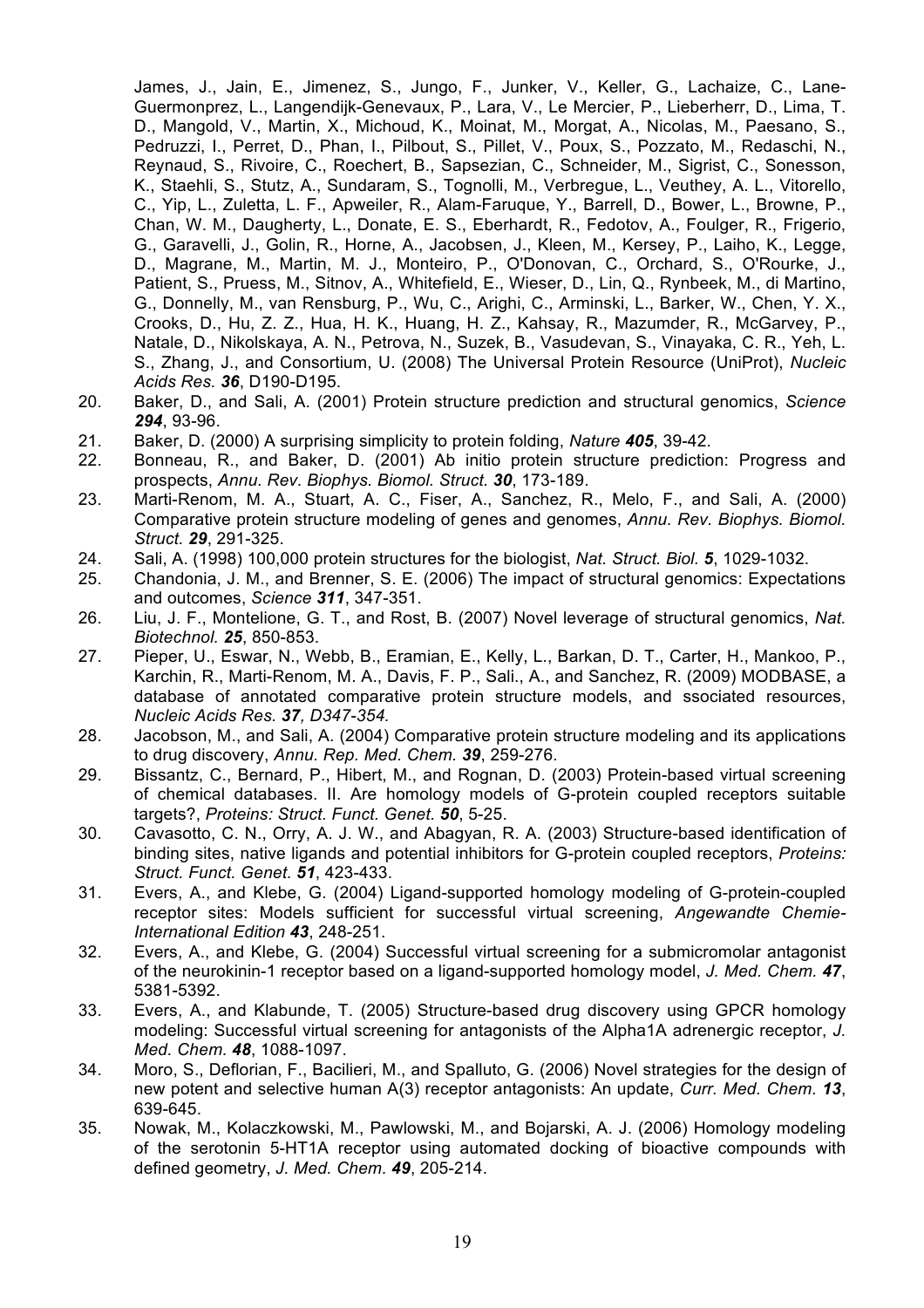- 36. Chen, J. Z., Wang, J. M., and Xie, X. Q. (2007) GPCR structure-based virtual screening approach for CB2 antagonist search, *J. Chem. Inf. Model. 47*, 1626-1637.
- 37. Zylberg, J., Ecke, D., Fischer, B., and Reiser, G. (2007) Structure and ligand-binding site characteristics of the human P2Y(11) nucleotide receptor deduced from computational modelling and mutational analysis, *Biochem. J. 405*, 277-286.
- 38. Radestock, S., Weil, T., and Renner, S. (2008) Homology model-based virtual screening for GPCR ligands using docking and target-biased scoring, *J. Chem. Inf. Model. 48*, 1104-1117.
- 39. Singh, N., Cheve, G., Ferguson, D. M., and McCurdy, C. R. (2006) A combined ligand-based and target-based drug design approach for G-protein coupled receptors: application to salvinorin A, a selective kappa opioid receptor agonist, *J. Comput.-Aided Mol. Des. 20*, 471- 493.
- 40. Kiss, R., Kiss, B., Konczol, A., Szalai, F., Jelinek, I., Laszlo, V., Noszal, B., Falus, A., and Keseru, G. M. (2008) Discovery of novel human histamine H4 receptor ligands by large-scale structure-based virtual screening, *J. Med. Chem. 51*, 3145-3153.
- 41. de Graaf, C., Foata, N., Engkvist, O., and Rognan, D. (2008) Molecular modeling of the second extracellular loop of G-protein coupled receptors and its implication on structurebased virtual screening, *Proteins: Struct. Funct. Bioinform. 71*, 599-620.
- 42. Diller, D. J., and Li, R. X. (2003) Kinases, homology models, and high throughput docking, *J. Med. Chem. 46*, 4638-4647.
- 43. Oshiro, C., Bradley, E. K., Eksterowicz, J., Evensen, E., Lamb, M. L., Lanctot, J. K., Putta, S., Stanton, R., and Grootenhuis, P. D. J. (2004) Performance of 3D-database molecular docking studies into homology models, *J. Med. Chem. 47*, 764-767.
- 44. Nguyen, T. L., Gussio, R., Smith, J. A., Lannigan, D. A., Hecht, S. M., Scudiero, D. A., Shoemaker, R. H., and Zaharevitz, D. W. (2006) Homology model of RSK2 N-terminal kinase domain, structure-based identification of novel RSK2 inhibitors, and preliminary common pharmacophore, *Bioorg. Med. Chem. 14*, 6097-6105.
- 45. Rockey, W. M., and Elcock, A. H. (2006) Structure selection for protein kinase docking and virtual screening: Homology models or crystal structures?, *Curr. Protein Peptide Sci. 7*, 437- 457.
- 46. Schapira, M., Abagyan, R., and Totrov, M. (2003) Nuclear hormone receptor targeted virtual screening, *J. Med. Chem. 46*, 3045-3059.
- 47. Marhefka, C. A., Moore, B. M., Bishop, T. C., Kirkovsky, L., Mukherjee, A., Dalton, J. T., and Miller, D. D. (2001) Homology modeling using multiple molecular dynamics simulations and docking studies of the human androgen receptor ligand binding domain bound to testosterone and nonsteroidal ligands, *J. Med. Chem. 44*, 1729-1740.
- 48. Kasuya, A., Sawada, Y., Tsukamoto, Y., Tanaka, K., Toya, T., and Yanagi, M. (2003) Binding mode of ecdysone agonists to the receptor: comparative modeling and docking studies, *J. Mol. Model. 9*, 58-65.
- 49. Li, R. S., Chen, X. W., Gong, B. Q., Selzer, P. M., Li, Z., Davidson, E., Kurzban, G., Miller, R. E., Nuzum, E. O., McKerrow, J. H., Fletterick, R. J., Gillmor, S. A., Craik, C. S., Kuntz, I. D., Cohen, F. E., and Kenyon, G. L. (1996) Structure-based design of parasitic protease inhibitors, *Bioorg. Med. Chem. 4*, 1421-1427.
- 50. Selzer, P. M., Chen, X. W., Chan, V. J., Cheng, M. S., Kenyon, G. L., Kuntz, I. D., Sakanari, J. A., Cohen, F. E., and McKerrow, J. H. (1997) Leishmania major: Molecular modeling of cysteine proteases and prediction of new nonpeptide inhibitors, *Exp. Parasitol. 87*, 212-221.
- 51. Enyedy, I. J., Ling, Y., Nacro, K., Tomita, Y., Wu, X. H., Cao, Y. Y., Guo, R. B., Li, B. H., Zhu, X. F., Huang, Y., Long, Y. Q., Roller, P. P., Yang, D. J., and Wang, S. M. (2001) Discovery of small-molecule inhibitors of bcl-2 through structure-based computer screening, *J. Med. Chem. 44*, 4313-4324.
- 52. de Graaf, C., Oostenbrink, C., Keizers, P. H. J., van der Wijst, T., Jongejan, A., and Vemleulen, N. P. E. (2006) Catalytic site prediction and virtual screening of cytochrome P450 2D6 substrates by consideration of water and rescoring in automated docking, *J. Med. Chem. 49*, 2417-2430.
- 53. Katritch, V., Byrd, C. M., Tseitin, V., Dai, D. C., Raush, E., Totrov, M., Abagyan, R., Jordan, R., and Hruby, D. E. (2007) Discovery of small molecule inhibitors of ubiquitin-like poxvirus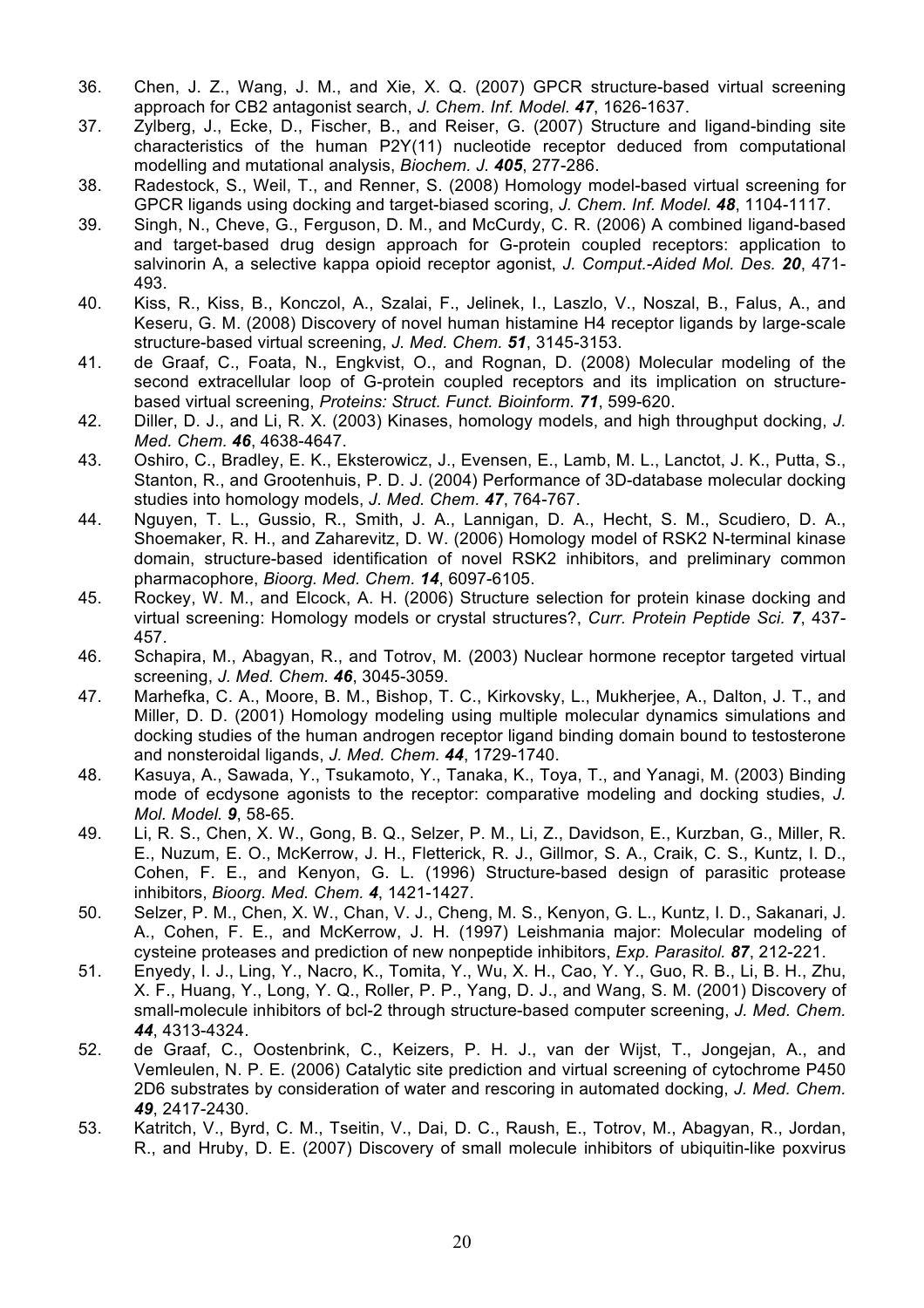proteinase I7L using homology modeling and covalent docking approaches, *J. Comput.-Aided Mol. Des. 21*, 549-558.

- 54. Mukherjee, P., Desai, P. V., Srivastava, A., Tekwani, B. L., and Avery, M. A. (2008) Probing the structures of leishmanial farnesyl pyrophosphate synthases: Homology modeling and docking studies, *J. Chem. Inf. Model. 48*, 1026-1040.
- 55. Rotkiewicz, P., Sicinska, W., Kolinski, A., and DeLuca, H. F. (2001) Model of threedimensional structure of vitamin D receptor and its binding mechanism with 1 alpha,25 dihydroxyvitamin D-3, *Proteins: Struct. Funct. Genet. 44*, 188-199.
- 56. Que, X. C., Brinen, L. S., Perkins, P., Herdman, S., Hirata, K., Torian, B. E., Rubin, H., McKerrow, J. H., and Reed, S. L. (2002) Cysteine proteinases from distinct cellular compartments are recruited to phagocytic vesicles by Entamoeba histolytica, *Mol. Biochem. Parasitol. 119*, 23-32.
- 57. Parrill, A. L., Echols, U., Nguyen, T., Pham, T. C. T., Hoeglund, A., and Baker, D. L. (2008) Virtual screening approaches for the identification of non-lipid autotaxin inhibitors, *Bioorg. Med. Chem. 16*, 1784-1795.
- 58. Fernandes, M. X., Kairys, V., and Gilson, M. K. (2004) Comparing ligand interactions with multiple receptors via serial docking, *J. Chem. Inf. Comput. Sci. 44*, 1961-1970.
- 59. Kairys, V., Fernandes, M. X., and Gilson, M. K. (2006) Screening drug-like compounds by docking to homology models: A systematic study, *J. Chem. Inf. Model. 46*, 365-379.
- 60. McGovern, S. L., and Shoichet, B. K. (2003) Information decay in molecular docking screens against holo, apo, and modeled conformations of enzymes, *J. Med. Chem. 46*, 2895-2907.
- 61. Sali, A., and Blundell, T. L. (1993) Comparative Protein Modeling by Satisfaction of Spatial Restraints, *J. Mol. Biol. 234*, 779-815.
- 62. Lorber, D. M., and Shoichet, B. K. (1998) Flexible ligand docking using conformational ensembles, *Protein Sci. 7*, 938-950.
- 63. Lorber, D. M., and Shoichet, B. K. (2005) Hierarchical docking of databases of multiple ligand conformations, *Curr. Top. Med. Chem. 5*, 739-749.
- 64. Novoa, E. M., de Pouplana, L. R., Barril, X., and Orozco, M. (2010) Ensemble Docking from Homology Models, *J Chem Theory Comput 6*, 2547-2557.
- 65. Shoichet, B. K., Bodian, D. L., and Kuntz, I. D. (1992) Molecular Docking Using Shape Descriptors, *J. Comput. Chem. 13*, 380-397.
- 66. Meng, E. C., Shoichet, B. K., and Kuntz, I. D. (1992) Automated Docking with Grid-Based Energy Evaluation, *J. Comput. Chem. 13*, 505-524.
- 67. Ferrin, T. E., Huang, C. C., Jarvis, L. E., and Langridge, R. (1988) The Midas Display System, *J. Mol. Graphics 6*, 13-27.
- 68. SYBYL, 6.7 ed., Tripos Associates.
- 69. Nicholls, A., and Honig, B. (1991) A Rapid Finite-Difference Algorithm, Utilizing Successive over-Relaxation to Solve the Poisson-Boltzmann Equation, *J. Comput. Chem. 12*, 435-445.
- 70. Huang, N., Shoichet, B. K., and Irwin, J. J. (2006) Benchmarking sets for molecular docking, *J. Med. Chem. 49*, 6789-6801.
- 71. Terasaka, T., Kinoshita, T., Kuno, M., and Nakanishi, I. (2004) A highly potent non-nucleoside adenosine deaminase inhibitor: Efficient drug discovery by intentional lead hybridization, *J. Am. Chem. Soc. 126*, 34-35.
- 72. Terasaka, T., Nakanishi, I., Nakamura, K., Eikyu, Y., Kinoshita, T., Nishio, N., Sato, A., Kuno, M., Seki, N., and Sakane, K. (2003) Structure-based de novo design of non-nucleoside adenosine deaminase inhibitors (vol 13, pg 1115, 2003), *Bioorg. Med. Chem. Lett. 13*, 4147- 4147.
- 73. Sideraki, V., Wilson, D. K., Kurz, L. C., Quiocho, F. A., and Rudolph, F. B. (1996) Site-directed mutagenesis of histidine 238 in mouse adenosine deaminase: Substitution of histidine 238 does not impede hydroxylate formation, *Biochemistry-Us 35*, 15019-15028.
- 74. Vedadi, M., Lew, J., Artz, J., Amani, M., Zhao, Y., Dong, A. P., Wasney, G. A., Gao, M., Hills, T., Brokx, S., Qiu, W., Sharma, S., Diassiti, A., Alam, Z., Melone, M., Mulichak, A., Wernimont, A., Bray, J., Loppnau, P., Plotnikova, O., Newberry, K., Sundararajan, E., Houston, S., Walker, J., Tempel, W., Bochkarev, A., Kozieradzki, L., Edwards, A., Arrowsmith, C., Roos, D., Kain, K., and Hui, R. (2007) Genome-scale protein expression and structural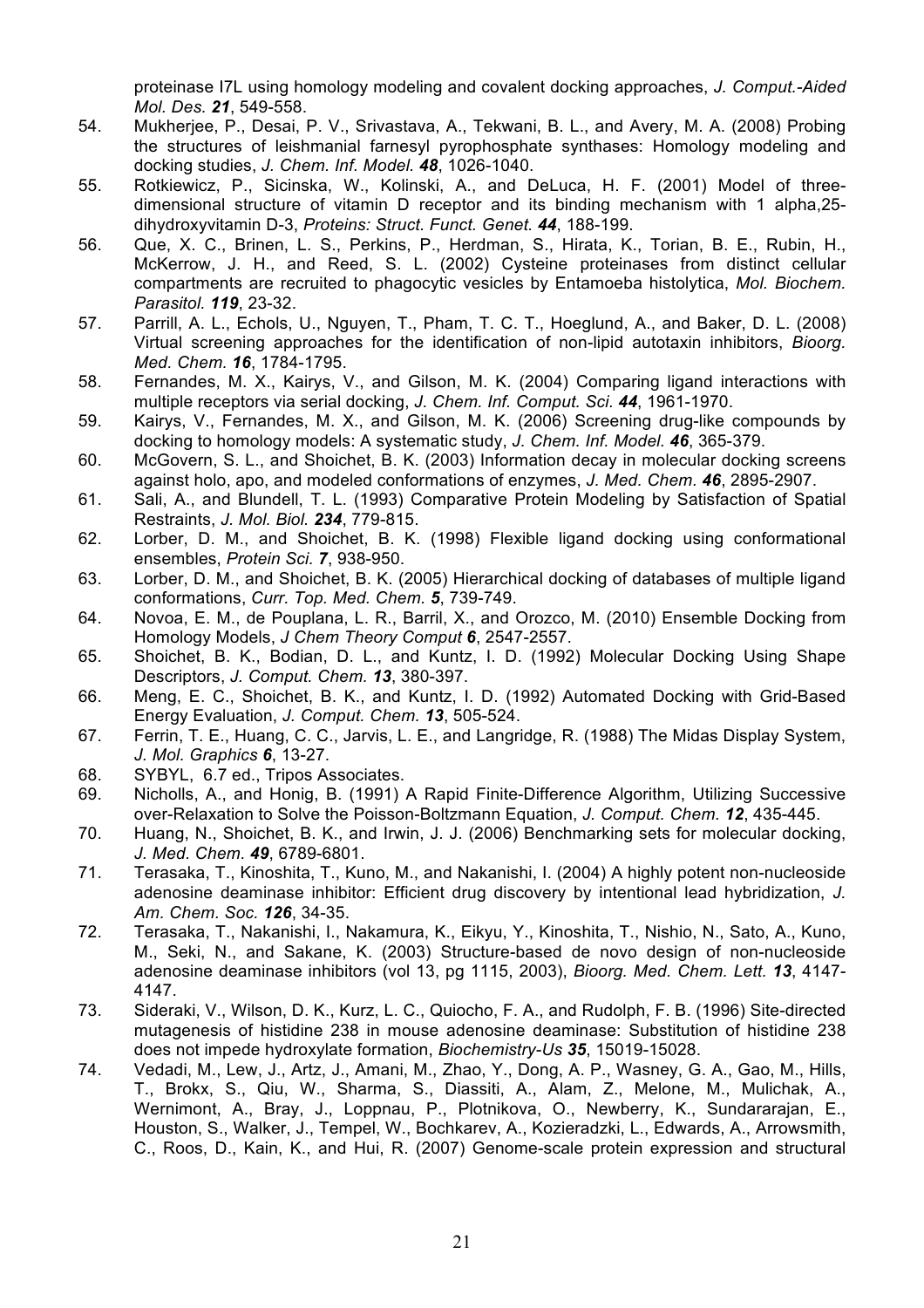biology of Plasmodium falciparum and related Apicomplexan organisms, *Mol. Biochem. Parasitol. 151*, 100-110.

- 75. Shen, M. Y., and Sali, A. (2006) Statistical potential for assessment and prediction of protein structures, *Protein Sci. 15*, 2507-2524.
- 76. Edgar, R. C. (2004) MUSCLE: multiple sequence alignment with high accuracy and high throughput, *Nucleic Acids Res. 32*, 1792-1797.
- 77. Chenna, R., Sugawara, H., Koike, T., Lopez, R., Gibson, T. J., Higgins, D. G., and Thompson, J. D. (2003) Multiple sequence alignment with the Clustal series of programs, *Nucleic Acids Res. 31*, 3497-3500.
- 78. Notredame, C., Higgins, D. G., and Heringa, J. (2000) T-Coffee: A novel method for fast and accurate multiple sequence alignment, *J. Mol. Biol. 302*, 205-217.
- 79. Fiser, A., Do, R. K. G., and Sali, A. (2000) Modeling of loops in protein structures, *Protein Sci. 9*, 1753-1773.
- 80. Kuntz, I. D., Blaney, J. M., Oatley, S. J., Langridge, R., and Ferrin, T. E. (1982) A Geometric Approach to Macromolecule-Ligand Interactions, *J. Mol. Biol. 161*, 269-288.
- 81. Weiner, S. J., Kollman, P. A., Case, D. A., Singh, U. C., Ghio, C., Alagona, G., Profeta, S., and Weiner, P. (1984) A New Force-Field for Molecular Mechanical Simulation of Nucleic-Acids and Proteins, *J. Am. Chem. Soc. 106*, 765-784.
- 82. Mysinger, M. M., and Shoichet, B. K. (2010) Rapid Context-Dependent Ligand Desolvation in Molecular Docking, *J. Chem. Inf. Model. 50*, 1561-1573.